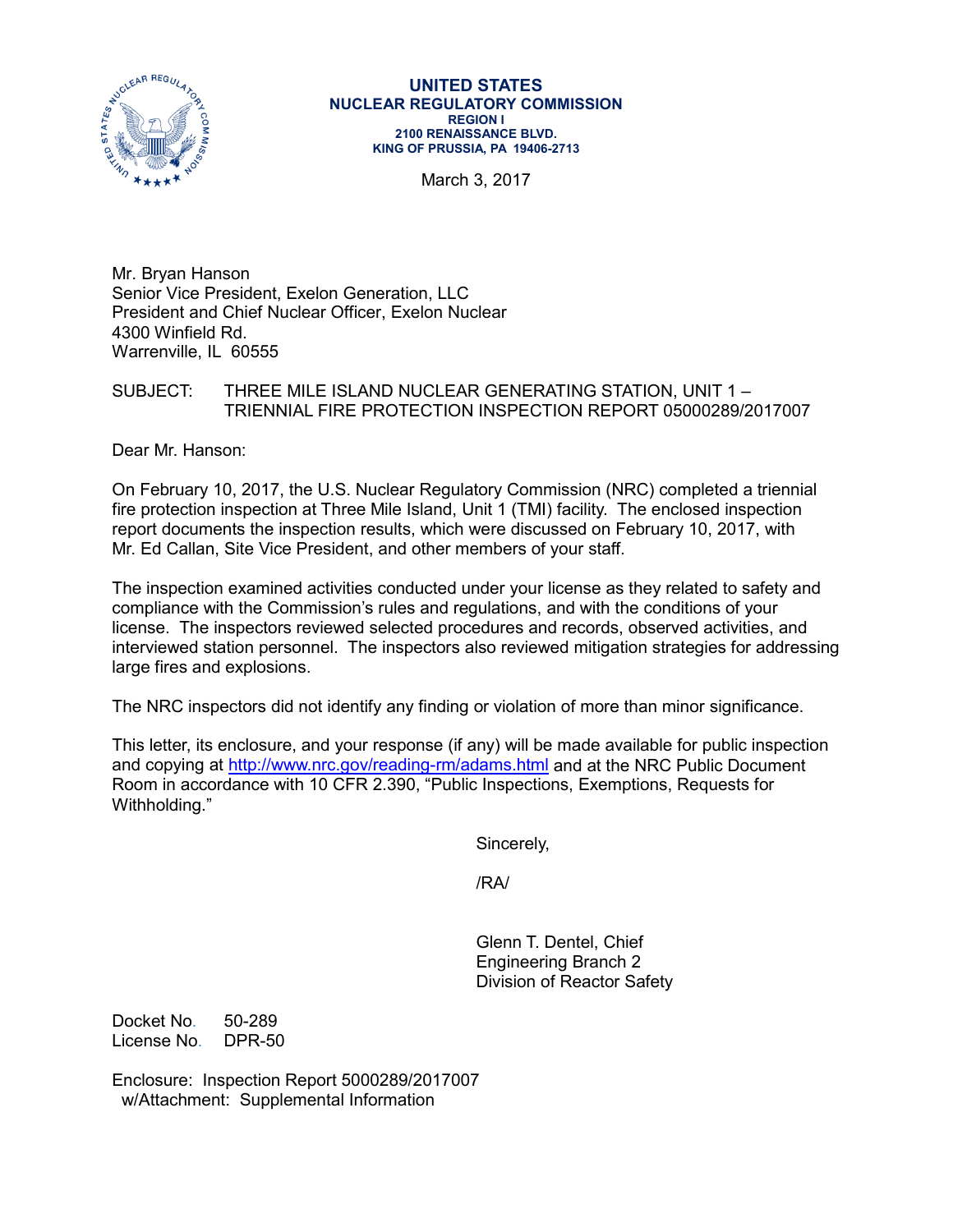# SUBJECT: THREE MILE ISLAND NUCLEAR GENERATING STATION, UNIT 1 – TRIENNIAL FIRE PROTECTION INSPECTION REPORT 05000289/2017007

| SShaffer, DRP    | ADiaz, DRP, AA             |
|------------------|----------------------------|
| SElkhiamy, DRP   | JBowen, RI, OEDO           |
| MHenrion, DRP    | RidsNrrPMThreeMileIslan    |
| GDentel, DRS     | d Resource                 |
| JPatel, DRS      | RidsNrrDorlLpl1-2          |
| BLin, DRP, RI    | Resource                   |
| DWerkheiser, SRI | <b>ROPReports Resource</b> |
|                  |                            |

#### DOCUMENT NAME: G:\DRS\Engineering Branch 2\Patel J\TMI TFP IR 2017-07.docx ADAMS ACCESSION NUMBER: ML17065A013

| <b>SUNSI Review</b><br>⊠ |           | Non-Sensitive<br>⊠<br>Sensitive |            | <b>Publicly Available</b><br>⊠<br>Non-Publicly Available |  |
|--------------------------|-----------|---------------------------------|------------|----------------------------------------------------------|--|
| <b>OFFICE</b>            | RI/DRS    | RI/DRP                          | RI/DRS     |                                                          |  |
| <b>NAME</b>              | JPatel/JP | SKennedy/SK                     | GDentel/GD |                                                          |  |
| <b>DATE</b>              | 02/28/17  | 03/02/17                        | 03/03/17   |                                                          |  |

OFFICIAL RECORD COPY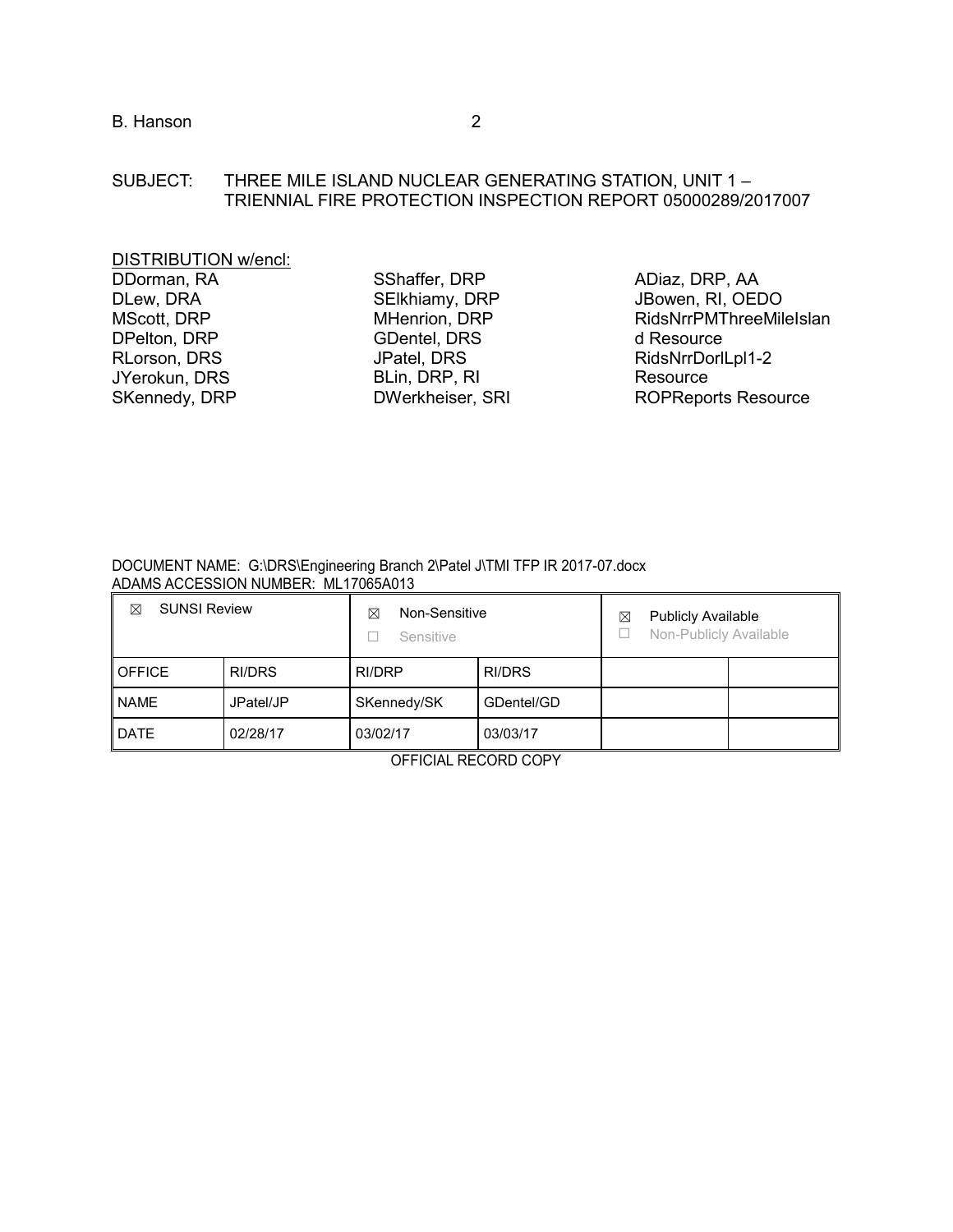# **U. S. NUCLEAR REGULATORY COMMISSION REGION I**

| Docket No.   | 50-289                                                                                                                                                                                          |
|--------------|-------------------------------------------------------------------------------------------------------------------------------------------------------------------------------------------------|
| License No.  | <b>DPR-50</b>                                                                                                                                                                                   |
| Report No.   | 05000289/2017007                                                                                                                                                                                |
| Licensee:    | Exelon Generation Company, LLC                                                                                                                                                                  |
| Facility:    | Three Mile Island Nuclear Generating Station, Unit 1                                                                                                                                            |
| Location:    | Middletown, PA                                                                                                                                                                                  |
| Dates:       | January 23 to February 10, 2017                                                                                                                                                                 |
| Inspectors:  | J. Patel, Acting Senior Reactor Inspector (Team Leader)<br>C. Cahill, Senior Reactor Analyst<br>K. Young, Senior Reactor Inspector<br>J. Ayala, Reactor Inspector<br>J. Rady, Reactor Inspector |
| Observers:   | D. Kern, Senior Reactor Inspector                                                                                                                                                               |
| Approved by: | Glenn T. Dentel, Chief<br><b>Engineering Branch 2</b><br>Division of Reactor Safety                                                                                                             |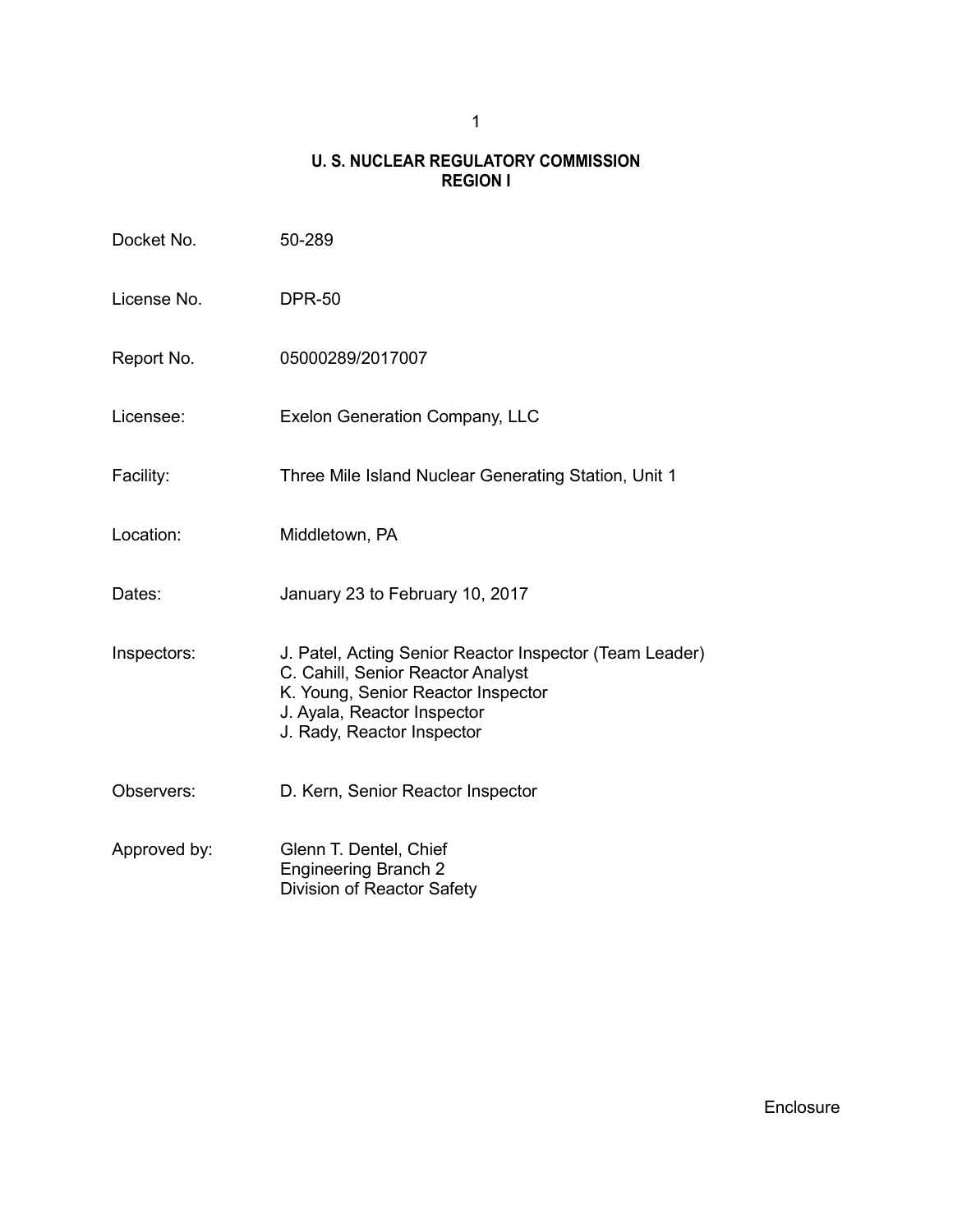### **SUMMARY**

IR 05000289/2017007; 01/23/2017 – 02/10/2017; Three Mile Island Nuclear Generating Station, Unit 1; Triennial Fire Protection Team Inspection.

This report covered a two week on-site triennial fire protection team inspection by specialist inspectors. The NRC's program for overseeing the safe operation of commercial nuclear power reactors is described in NUREG-1649, "Reactor Oversight Process," Revision 6, dated July 2016.

No findings were identified.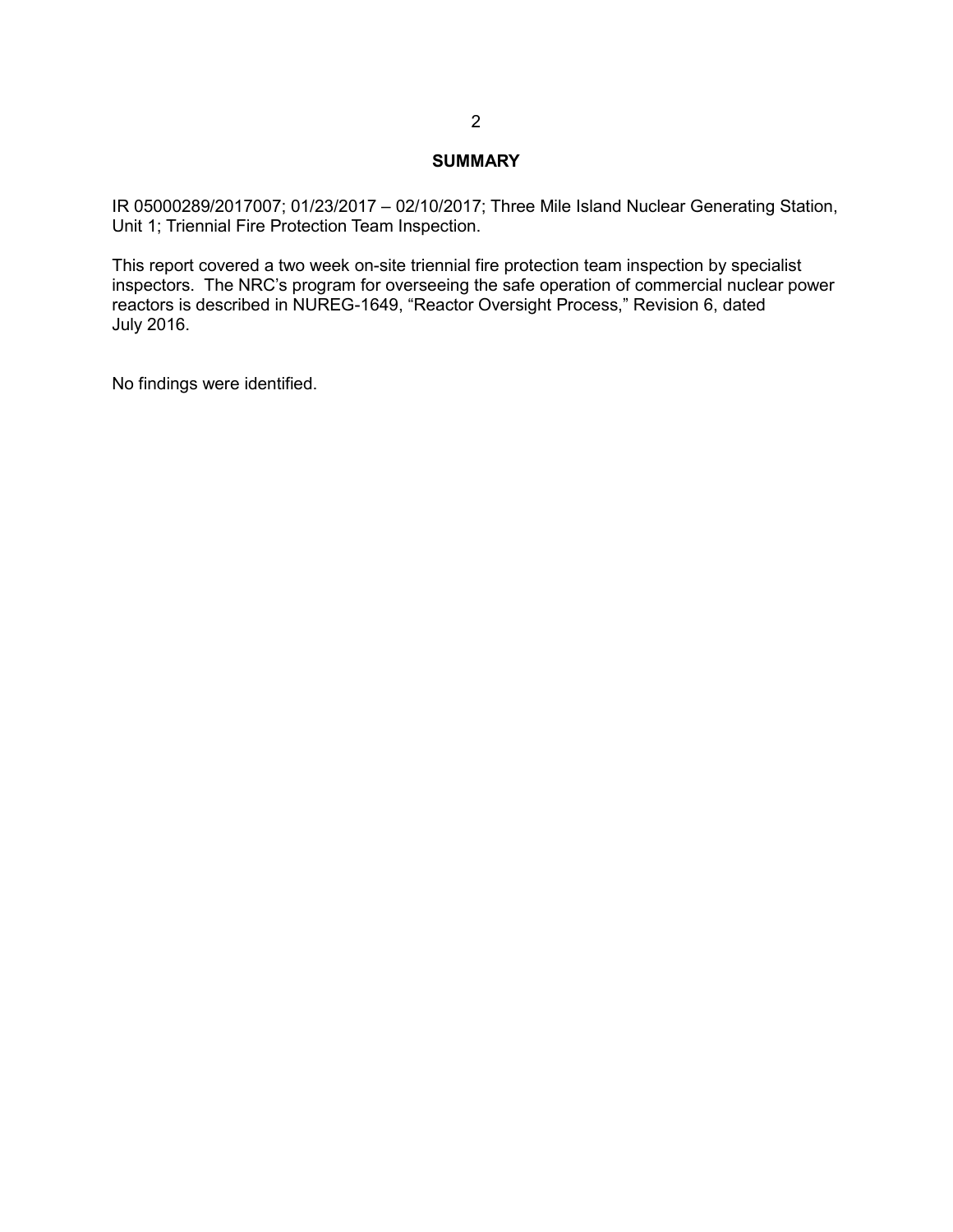## **REPORT DETAILS**

# **Background**

This report presents the results of a triennial fire protection inspection conducted in accordance with U.S. Nuclear Regulatory Commission (NRC) Inspection Procedure (IP) 71111.05T, "Fire Protection (Triennial)." The objective of the inspection was to assess whether Exelon Generation Company, LLC (Exelon) had implemented an adequate fire protection program (FPP) and whether post-fire safe shutdown capabilities had been established and were properly maintained at Three Mile Island Nuclear Generating Station (TMI). The following fire areas (FA) and/or fire zones (FZ) were selected for detailed review based on prior inspection results, risk insights from the TMI Individual Plant Examination of External Events (IPEEE), and the TMI Fire Probabilistic Risk Assessment:

# Fire Area / Fire Zone

- CB-FA-3B Control Building 4160V Switchgear 1E, 338' Elevation (Elev.)
- DG-FA-2 Diesel Generator 'B' Building Area, 305' Elev.
- IB-FZ-2 Turbine Driven Emergency Feedwater Pump Room, 295' Elev.
- TB-FA-SW Turbine Building Switchgear Room, 322' Elev.

Inspection of these fire areas/zones fulfilled the inspection procedure requirement to inspect a minimum of three samples.

The inspection team evaluated Exelon's FPP against applicable requirements which included plant Technical Specifications, Operating License Condition 2.c.(4), NRC Safety Evaluation Reports (SER), Title 10 of the *Code of Federal Regulations* (CFR) 50.48, and Branch Technical Position (BTP) Auxiliary and Power Conversion Systems Branch (APCSB) 9.5-1. The team also reviewed related documents that included the Updated Final Safety Analysis Report (UFSAR), Section 9.9, "Plant Fire Protection Program," the fire hazards analysis report (FHAR), and TMI post-fire safe shutdown analyses.

The team evaluated aspects of five mitigating strategies for responding to large fires and explosions, which are required by Operating License Condition 2.c.(17) and 10 CFR 50.54(hh)(2). Inspection of these strategies fulfills the inspection procedure requirement to inspect a minimum of one sample.

Specific documents reviewed by the team are listed in the attachment to this report.

# **1. REACTOR SAFETY**

Cornerstones: Initiating Events, Mitigating Systems, and Barrier Integrity

- 1R05 Fire Protection (IP 71111.05T)
- .01 Protection of Safe Shutdown Capabilities
	- a. Inspection Scope

The team reviewed the FHAR, post-fire safe shutdown analyses, and supporting drawings and documents to determine whether the safe shutdown capabilities were properly protected from fire damage.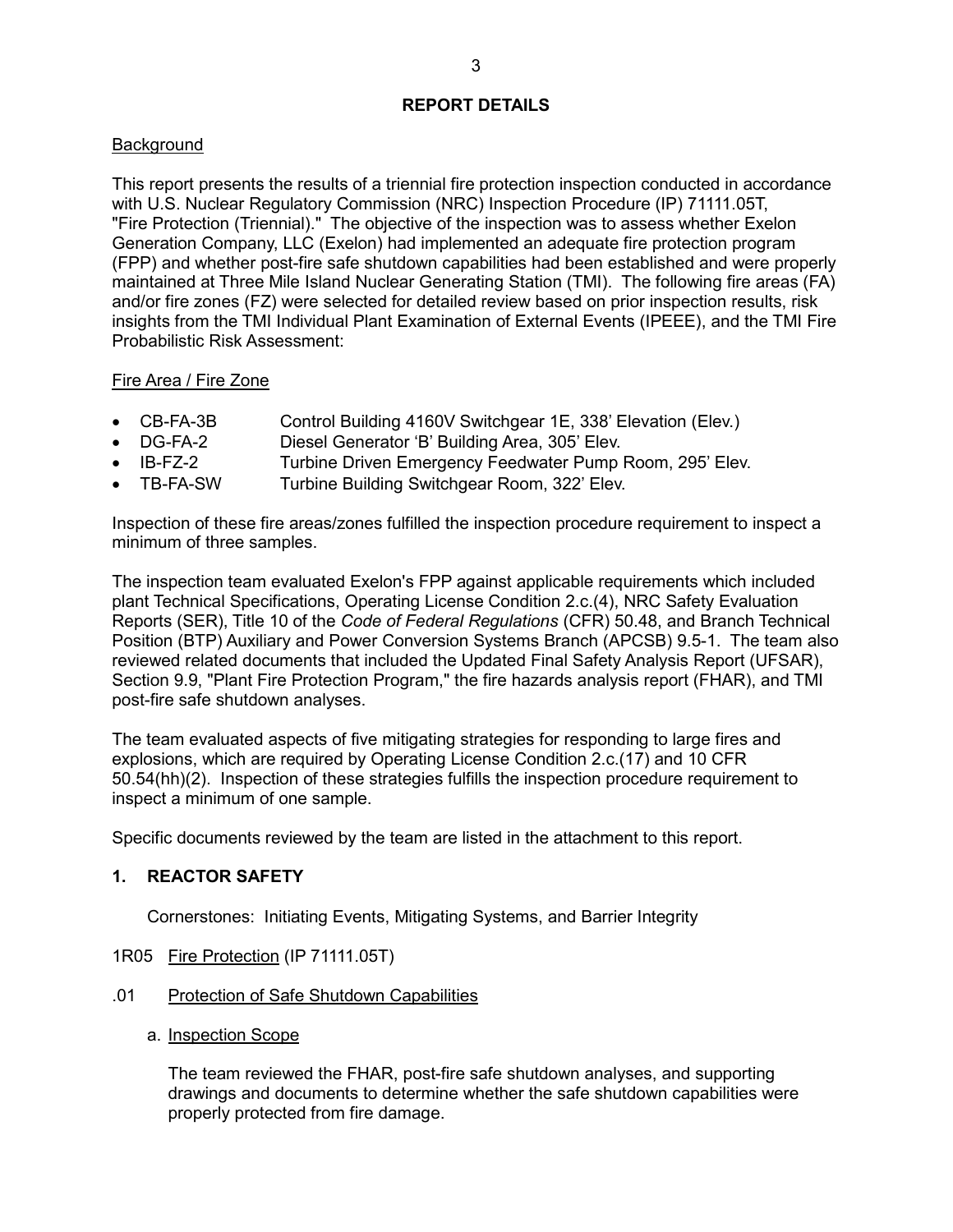The team evaluated equipment and cable separation to determine whether the applicable separation requirements of the TMI design and licensing bases were maintained for the credited safe shutdown equipment and their supporting power, control, and instrumentation cables. The team's review included an assessment of the adequacy of the selected systems for reactivity control, reactor coolant inventory control, reactor pressure control, decay heat removal, process monitoring, and associated support system functions.

### b. Findings

No findings were identified.

#### .02 Passive Fire Protection

#### a. Inspection Scope

The team walked down accessible portions of the selected fire areas to evaluate whether the material conditions of the fire area boundaries were adequate for the fire hazards in the area. The team compared the fire area boundaries, including walls, ceilings, floors, fire doors, fire dampers, penetration seals, electrical raceway and conduit fire barriers, and redundant equipment fire barriers to design and licensing basis requirements, industry standards, and TMI's FPP, as approved by the NRC, to identify any potential degradation or non-conformances.

The team reviewed selected engineering evaluations, installation and repair work orders, and qualification records for a sample of penetration seals to determine whether the fill material was properly installed and whether the as-left configuration satisfied design requirements for the intended fire rating. The team also reviewed similar records for selected fire protection wraps to determine whether the material and configuration was appropriate for the required fire rating and conformed to the engineering design requirements.

The team also reviewed recent inspection records for fire dampers, penetration seals, and fire barriers, to verify whether the inspection was adequately conducted, the acceptance criteria were met, and any potential performance degradation was identified.

### b. Findings

No findings were identified.

#### .03 Active Fire Protection

a. Inspection Scope

The team evaluated manual and automatic fire suppression and detection systems in the selected fire areas to determine whether they were installed, tested, maintained, and operated in accordance with NRC requirements, National Fire Protection Association (NFPA) codes of record, and TMI's FPP, as approved by the NRC. The team also assessed whether the suppression systems' capabilities were adequate to control and/or extinguish fires associated with the hazards in the selected areas.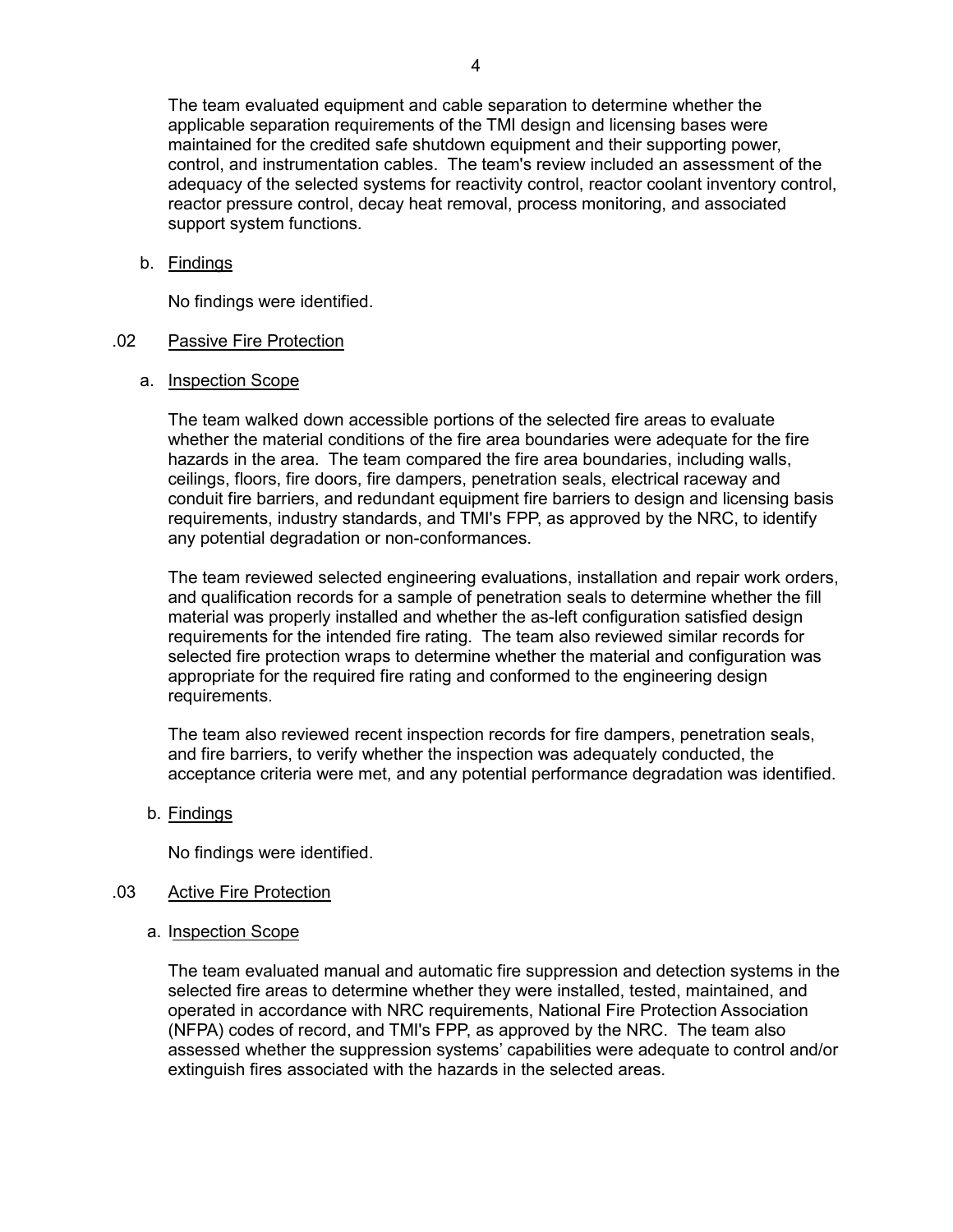The team reviewed the as-built capability of the fire water supply system to verify whether the design and licensing basis, and NFPA code of record requirements were satisfied, and to assess whether those capabilities were adequate for the hazards involved. The team reviewed the fire water system hydraulic analyses to assess the adequacy of a single fire water pump to supply the largest single hydraulic load on the fire water system plus concurrent fire hose usage. The team evaluated the fire pump performance tests to assess the adequacy of the test acceptance criteria for pump minimum discharge pressure at the required flow rate, to verify whether the criteria was adequate to ensure that the design basis and hydraulic analysis requirements were satisfied. The team also evaluated the underground fire loop flow tests to determine whether the tests adequately demonstrated that the flow distribution circuits were able to meet design basis requirements. In addition, the team reviewed recent pump and loop flow test results to verify whether the testing was adequately conducted, the acceptance criteria were met, and any potential performance degradation was identified.

The team walked down accessible portions of the detection and water suppression systems in the selected areas and major portions of the fire water supply system, including motor and diesel driven fire pumps, interviewed system and program engineers, and reviewed selected issue reports (IRs) to independently assess the material condition of the systems and components. In addition, the team reviewed recent test results for the fire detection and suppression systems for the selected fire areas to verify whether the testing was adequately conducted, the acceptance criteria were met, and any potential performance degradation was identified.

The team assessed the fire brigade capabilities by reviewing training, qualification, and drill critique records. The team also reviewed Exelon's fire-fighting strategies (i.e., pre-fire plans) and smoke removal plans for the selected fire areas to determine if appropriate information was provided to fire brigade members and plant operators to identify safe shutdown equipment and instrumentation, and to facilitate suppression of a fire that could impact post-fire safe shutdown capability. The team independently inspected the fire brigade equipment, including personnel protective gear (e.g., turnout gear) and smoke removal equipment, to determine operational readiness for fire-fighting. In addition, the team reviewed Exelon's fire brigade equipment inventory and inspection procedures and recent inspection and inventory results to verify whether adequate equipment was available, and whether any potential material deficiencies were identified.

b. Findings

No findings were identified.

#### .04 Protection from Damage from Fire Suppression Activities

a. Inspection Scope

The team performed document reviews and plant walk downs to determine whether redundant trains of systems required for hot shutdown, located in the same or adjacent fire areas, would be subject to damage from fire suppression activities or from the rupture or inadvertent operation of fire suppression systems.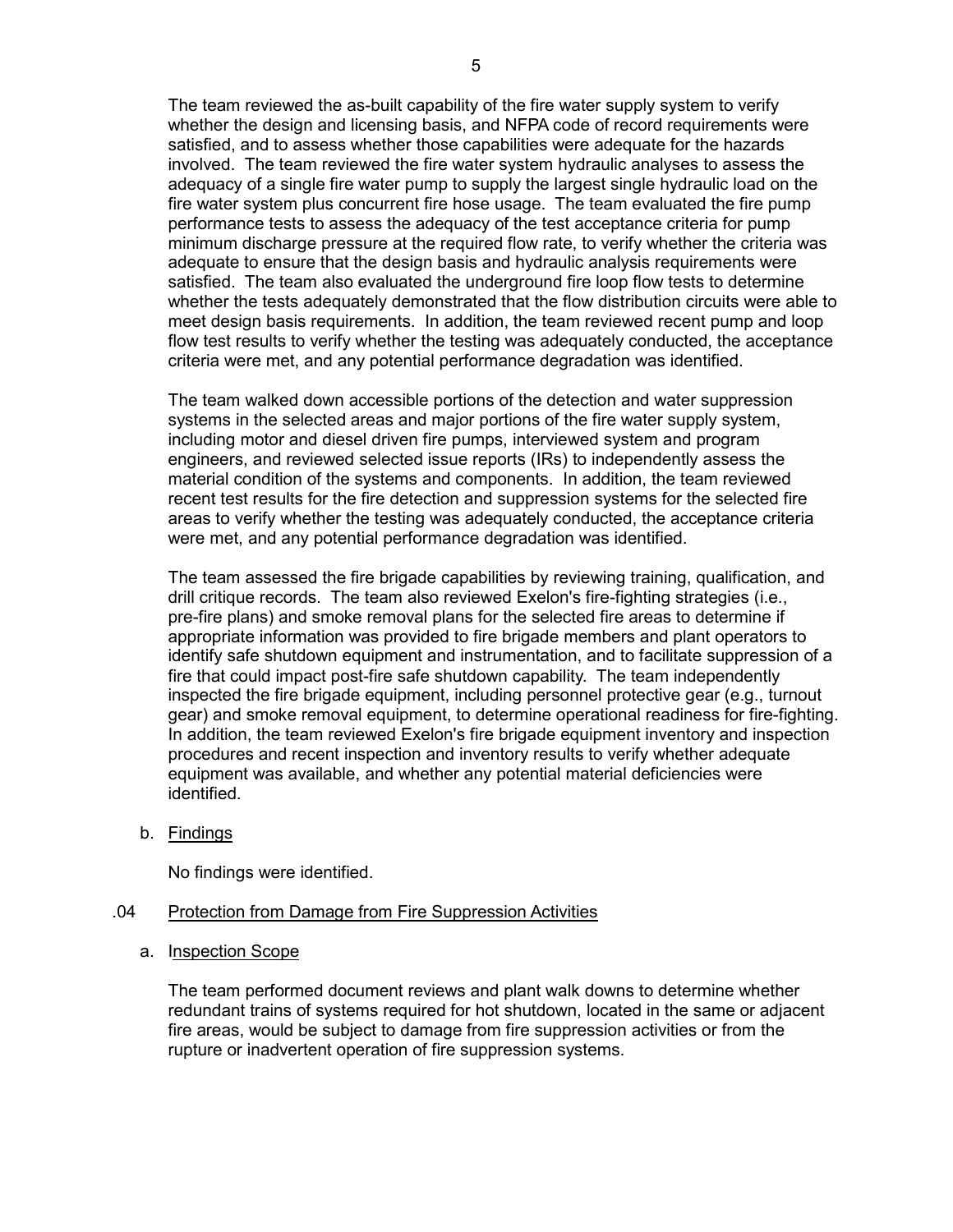Specifically, the team evaluated whether:

- A fire in one of the selected fire areas would not indirectly, through production of smoke, heat or hot gases, cause unintended activation of suppression systems in adjacent fire areas that could potentially damage redundant safe shutdown trains; and
- A fire suppression system rupture, inadvertent actuation, or actuation due to a fire, in one of the selected fire areas, would not directly damage all redundant trains (e.g., sprinkler caused flooding of other than the locally affected train); and
- Adequate drainage was provided in areas protected by water suppression systems.

## b. Findings

No findings were identified.

### .05 Alternative Shutdown Capability

### a. Inspection Scope

The team reviewed the safe shutdown analysis, operating procedures, piping and instrumentation drawings, electrical drawings, the UFSAR, and other supporting documents for the selected fire areas to determine whether Exelon had properly identified the systems and components necessary to achieve and maintain post-fire safe shutdown conditions. The team evaluated selected systems and components credited by the safe shutdown analysis for reactivity control, reactor coolant inventory control, reactor pressure control, decay heat removal, process monitoring, and associated support system functions to assess the adequacy of Exelon's alternative shutdown methodology. The team also assessed whether alternative post-fire shutdown could be performed both with and without the availability of off-site power. The team walked down selected plant configurations to verify whether they were consistent with the assumptions and descriptions in the FHAR. In addition, the team evaluated whether the systems and components credited for use during post-fire safe shutdown would remain free from fire damage.

The team reviewed the training program for licensed and non-licensed operators to verify whether it included alternative shutdown capability. The team also verified whether personnel, required for post-fire safe shutdown, using either the normal or alternative shutdown methods, were trained and available on-site at all times, exclusive of those assigned as fire brigade members.

The team reviewed the adequacy of procedures utilized for post-fire shutdown and performed an independent walk through of procedure steps (i.e., a procedure tabletop) to assess the adequacy of implementation and human factors within the procedures. The team also evaluated the time required to perform specific actions to verify whether operators could reasonably be expected to perform those actions within sufficient time to maintain plant parameters within specified limits.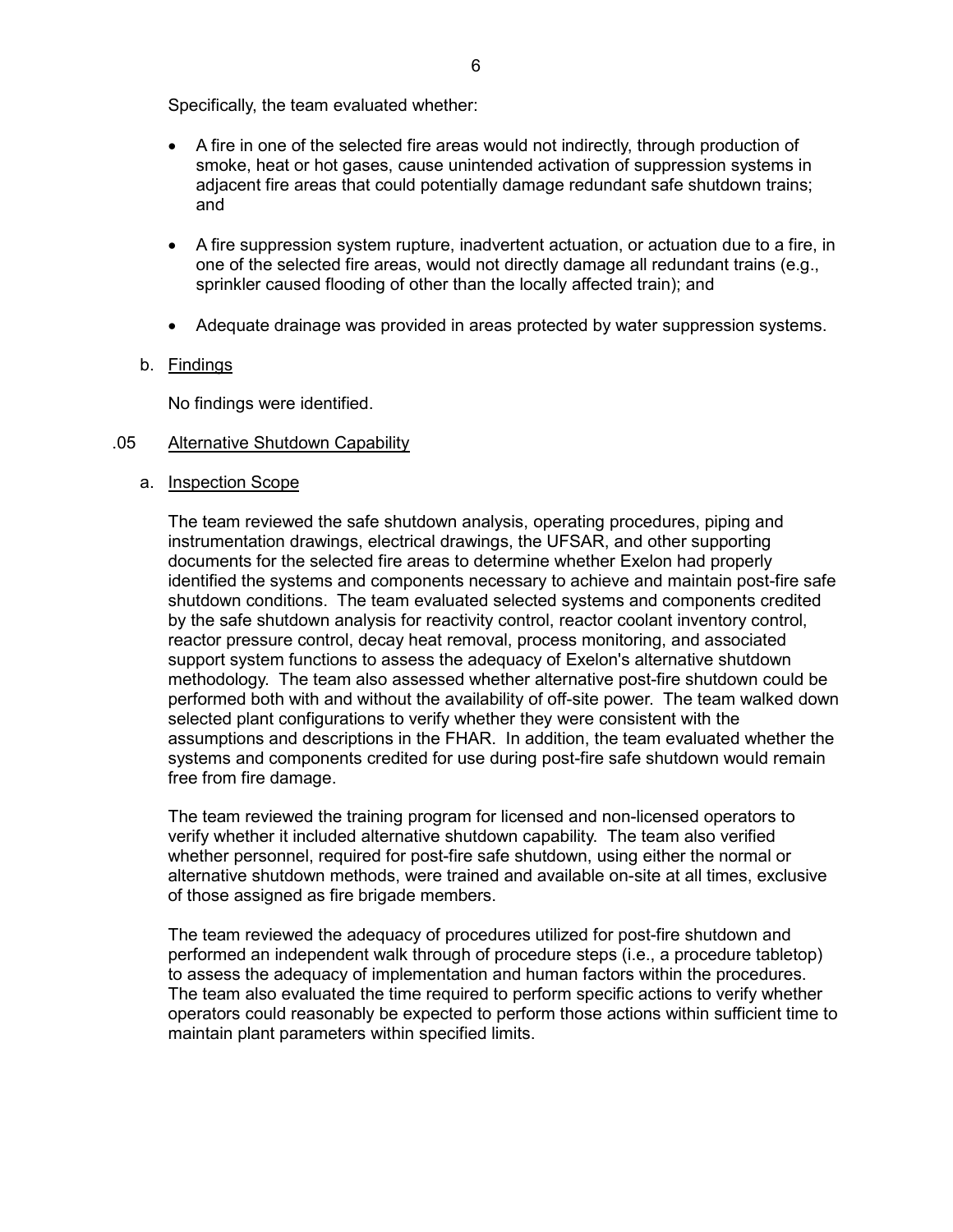Specific procedures reviewed for normal and alternative post-fire shutdown included:

- OP-TM-AOP-001, Fire, Revision 13
- OP-TM-AOP-001, C3B, Fire in 1E ES 4160V Switchgear Room, Revision 9
- OP-TM-EOP-020, Cooldown from Outside of Control Room, Revision 22

The team reviewed selected operator manual actions to verify whether they had been properly reviewed and approved and whether the actions could be implemented in accordance with plant procedures in the time necessary to support the safe shutdown method for each fire area. The team also reviewed the periodic testing of the alternative shutdown transfer and isolation capability, and instrumentation and control functions, to evaluate whether the tests were adequate to ensure the functionality of the alternative shutdown capability.

#### b. Findings

No findings were identified.

#### .06 Circuit Analysis

#### a. Inspection Scope

The team reviewed Exelon's post-fire safe shutdown analysis for the selected fire areas to determine whether the analysis identified both required and associated electrical circuits and cables for the systems and components necessary to achieve and maintain safe shutdown. The team reviewed electrical schematics and cable routing data for power, control, and instrumentation associated with selected components. Specifically, the team evaluated the selected circuits and cables to determine whether they were (a) adequately protected from potential fire damage, or (b) analyzed to show that fire-induced faults (e.g., hot shorts, open circuits, and shorts to ground) would not prevent safe shutdown, or (c) analyzed to show that potential damage could be mitigated with approved operator manual actions, in order to determine whether fire-induced faults could adversely impact safe shutdown capabilities. The team's evaluations considered credible fire scenarios, cable insulation attributes, cable failure modes, cable routing, and common power supply or electrical bus configurations.

In addition, the team reviewed cable raceway drawings and cable routing database for a sample of components required for post-fire safe shutdown to determine whether those cables were routed as described in the safe shutdown analysis. The team also reviewed equipment important to safe shutdown, but not part of the success path, to assess whether Exelon's safe shutdown methodologies were appropriate, conformed to design and licensing basis requirements, and appropriately considered the guidance in NRC Regulatory Guide 1.189, "Fire Protection for Nuclear Power Plants," Revision 2.

Cable failure modes were reviewed for the following components:

- MU-P-1A, Make-up Pump 'A'
- MU-V-14A, Make-up Pump Suction Valve
- MU-V-16B, RCS Make-up Valve
- MU-V-16D, RCS Make-up Valve
- MS-PT-950, SG 'A' Pressurizer Instrument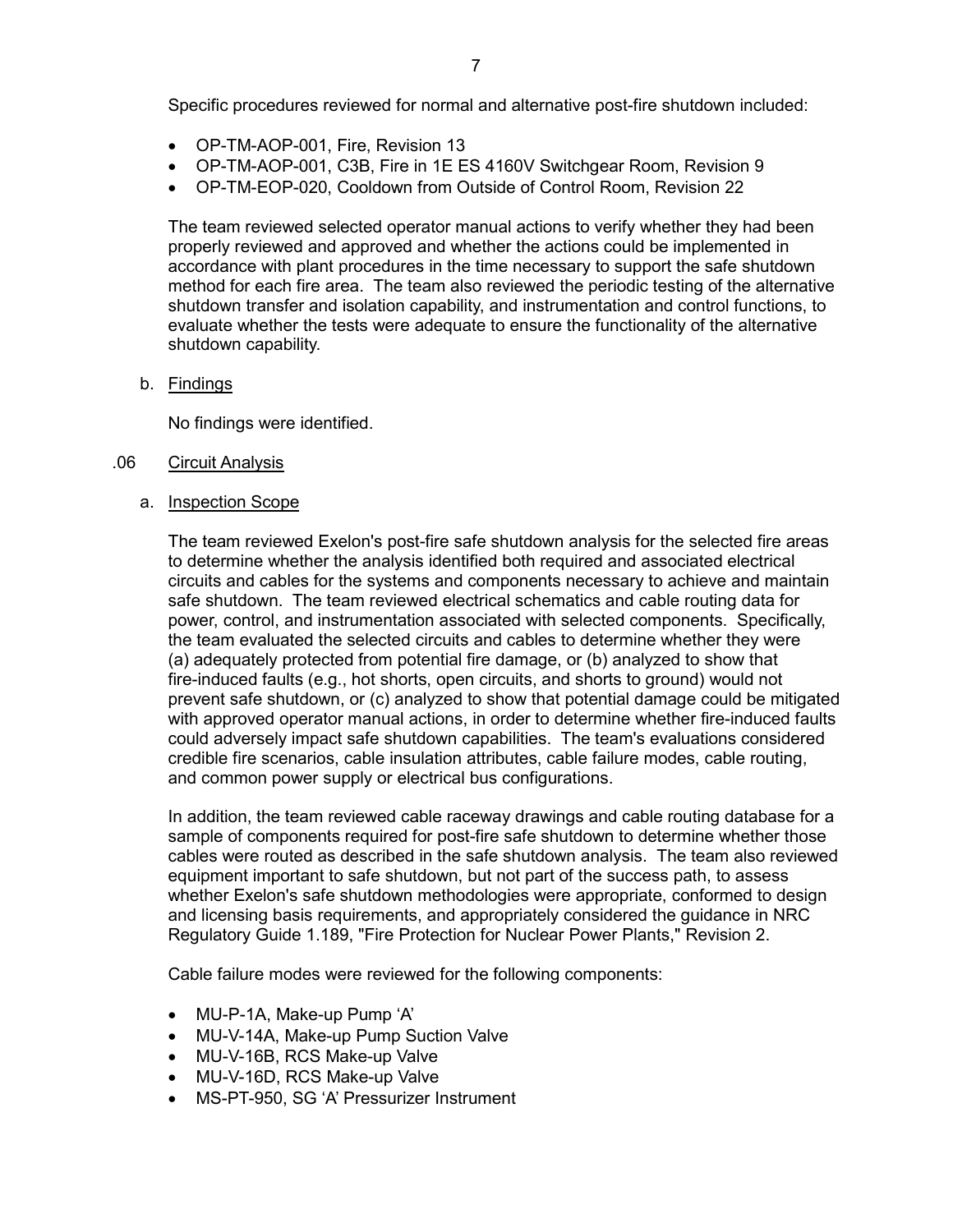The team reviewed a sample of circuit breaker and fuse over-current protection coordination studies to determine whether equipment needed for post-fire safe shutdown activities could be adversely affected due to a lack of coordination that could result in a common power supply or common electrical bus concern. The team also evaluated whether coordination studies appropriately considered multiple faults due to fire. In addition, the team reviewed a sample of circuit breaker maintenance records, for components required for safe shutdown, to determine whether the breakers were properly maintained.

The team assessed the transfer of control from the main control room to the alternative shutdown location to determine whether it would be adversely affected by fire-induced circuit faults (e.g., by the provision of separate fuses and power supplies for alternative shutdown control circuits).

## b. Findings

No findings were identified.

## .07 Communications

### a. Inspection Scope

The team reviewed safe shutdown procedures, the safe shutdown analysis, and associated documents to verify whether an adequate method of communications would be available to plant operators following a fire. During this review, the team considered the effects of ambient noise levels, clarity of reception, reliability, and coverage patterns. The team inspected selected emergency storage lockers to independently verify whether portable communication equipment was available for the fire brigade and plant operators. In addition, the team evaluated whether radio or phone repeaters, transmitters, and power supplies would be reasonably unaffected by a fire.

b. Findings

No findings were identified.

### .08 Emergency Lighting

### a. Inspection Scope

The team observed the placement and coverage area of eight-hour emergency lights throughout the selected fire areas to evaluate their adequacy for illuminating access and egress pathways and any equipment requiring local operation or instrumentation monitoring for post-fire safe shutdown. The team also verified whether the battery power supplies were rated for at least an eight-hour capacity. Preventive maintenance procedures, the vendor manual, completed surveillance tests, and battery replacement practices were also reviewed to verify that the emergency lighting had been maintained consistent with the manufacturer's recommendations and in a manner that would ensure reliable operation.

# b. Findings

No findings were identified.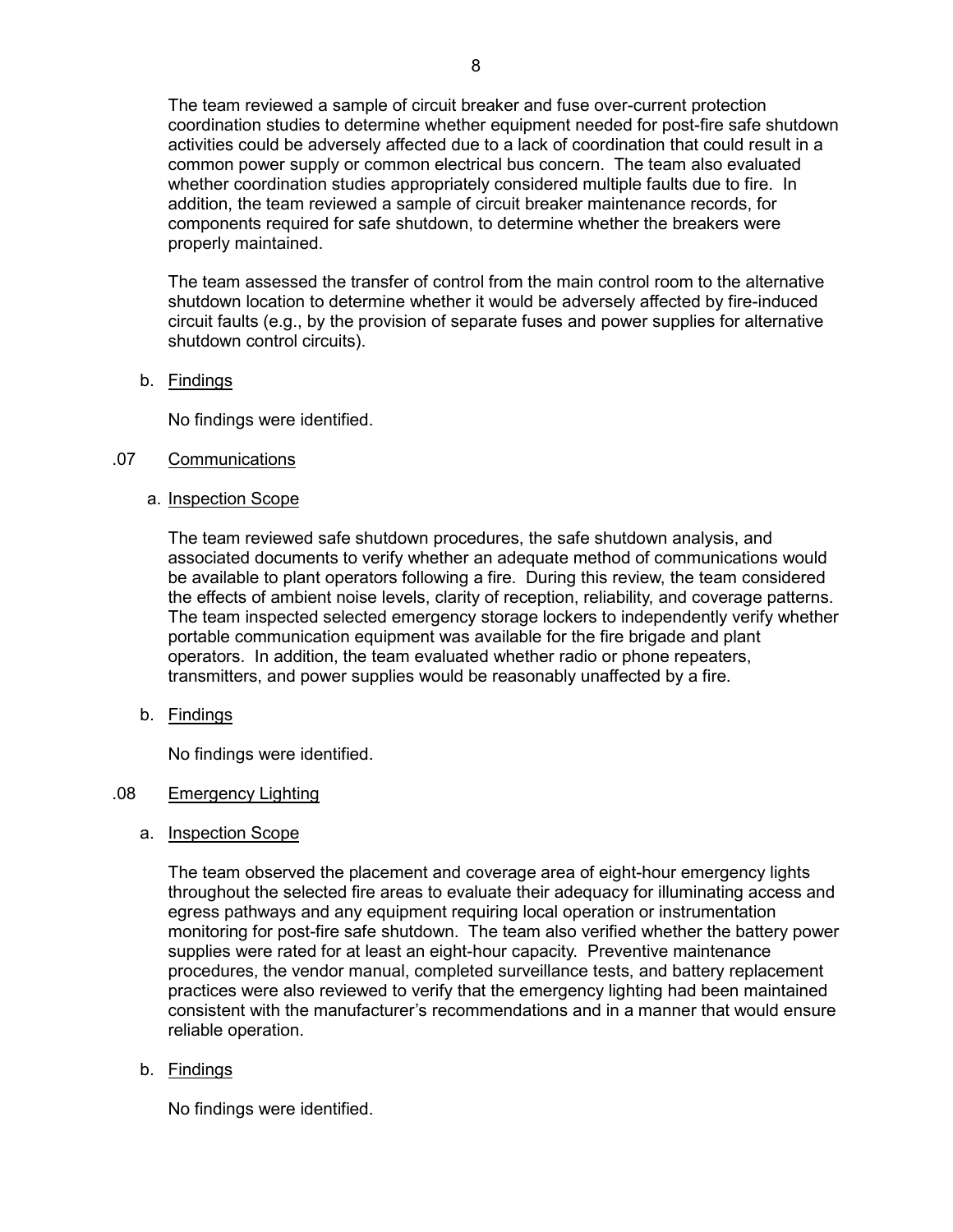### .09 Cold Shutdown Repairs

## a. Inspection Scope

Exelon did not identify any systems or components that would require repairs to achieve post-fire cold shutdown in the selected fire areas. The team assessed Exelon's determination that no dedicated repair procedures, equipment, or materials were needed to accomplish repairs of components required for cold shutdown which might be damaged by a fire; and whether cold shutdown could be achieved within the time frames specified in the design and licensing bases without performing any cold shutdown repairs.

b. Findings

No findings were identified.

### .10 Compensatory Measures

a. Inspection Scope

The team verified whether compensatory measures were in place for out-of-service, degraded or inoperable fire protection and post-fire safe shutdown equipment, systems, or features (e.g., detection and suppression systems and equipment, passive fire barriers, or pumps, valves, or electrical devices providing safe shutdown functions or capabilities). The team also verified that the short term compensatory measures compensated for the degraded function or feature until appropriate corrective action could be taken and that Exelon was effective in returning the equipment to service in a reasonable period of time.

b. Findings

No findings were identified.

### .11 Review and Documentation of FPP Changes

a. Inspection Scope

The team reviewed recent changes to the approved fire protection program to assess whether those changes had an adverse effect on the ability to safely shutdown.

b. Findings

No findings were identified.

- .12 Control of Transient Combustibles and Ignition Sources
	- a. Inspection Scope

The team reviewed Exelon's procedures and programs for the control of ignition sources and transient combustibles to assess their effectiveness in preventing fires and in controlling combustible loading within limits established in the FHAR. A sample of hot work and transient combustible control permits were reviewed to assess the adequacy of Exelon's fire protection program administrative controls.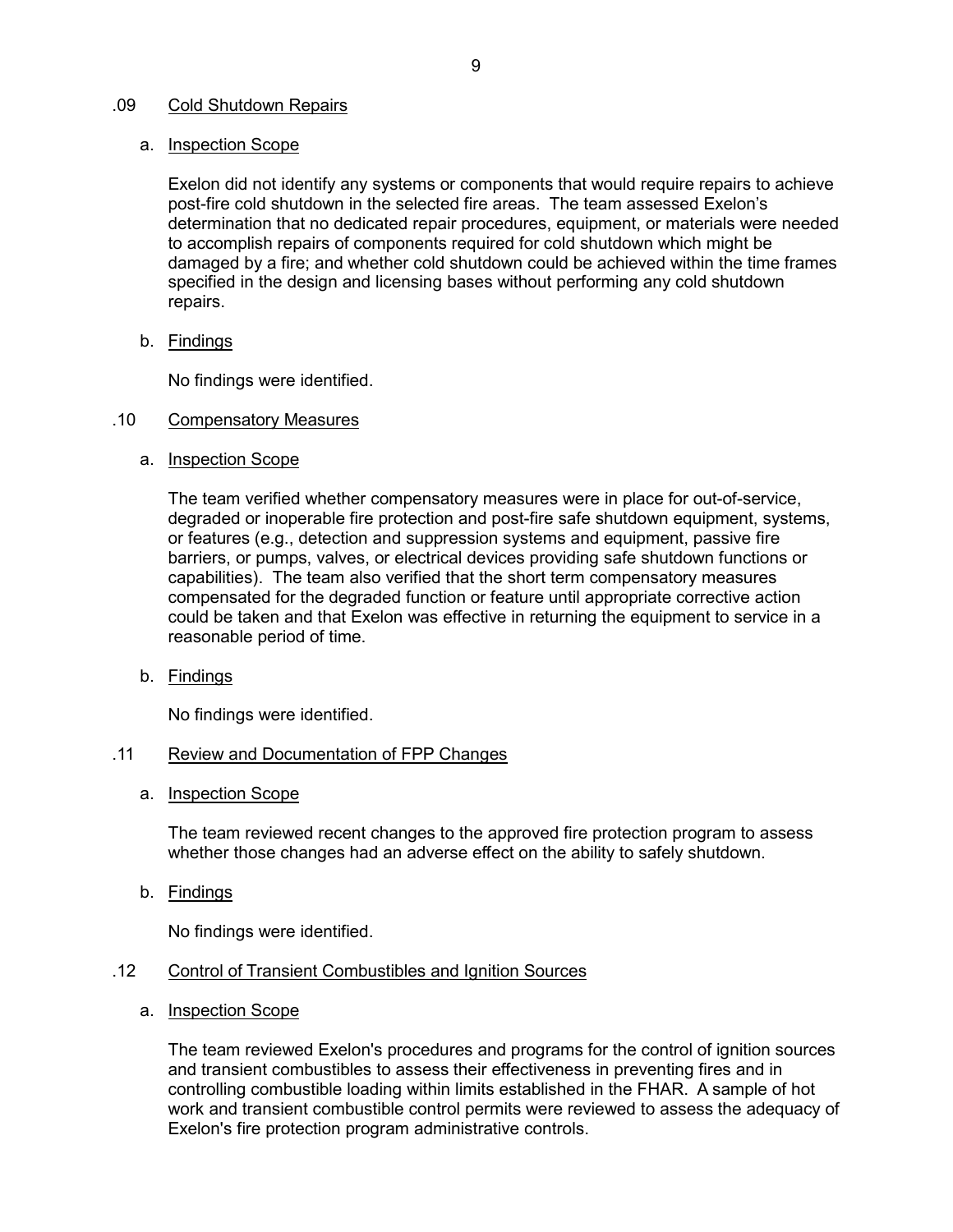The team performed plant walk downs to verify that transient combustibles and ignition sources were being implemented in accordance with the administrative controls.

b. Findings

No findings were identified.

## .13 Large Fires and Explosions Mitigation Strategies

a. Inspection Scope

The team reviewed selected mitigation strategies intended to maintain or restore core decay heat removal and spent fuel pool cooling capabilities under the circumstances associated with the loss of large areas of the plant due to explosions or large fires. The team assessed whether Exelon continued to meet the requirements of License Condition 2.c.(17) and 10 CFR 50.54(hh)(2). The team reviewed the following mitigation strategies:

- Spent Fuel Pool Spray;
- External Spent Fuel Pool Spray;
- Manual Operation of the Turbine Driven Emergency Feedwater Pump;
- Manual Depressurization of the Once Through Stream Generators (OTSG); and
- Makeup to the OTSG with the Portable Pump.

The team's review included: a detailed assessment of the procedural guidance; a tabletop discussion with operators to discuss initial response actions; walk down of selected mitigation strategies with plant staff to assess the feasibility of the strategies and familiarity of the staff with plant equipment and implementing procedures; maintenance and surveillance testing of selected strategy equipment; and an inventory check of selected mitigation equipment to verify whether equipment storage and availability was appropriate.

b. Findings

No findings were identified.

# **4. OTHER ACTIVITIES**

# 4OA2 Identification and Resolution of Problems (IP 71152)

a. Inspection Scope

The team reviewed a sample of issue reports associated with the fire protection program, post-fire safe shutdown issues, and mitigation strategy issues to determine whether Exelon was appropriately identifying, characterizing, and correcting problems associated with these areas and whether the planned or completed corrective actions were appropriate. The IRs reviewed are listed in the attachment.

b. Findings

No findings were identified.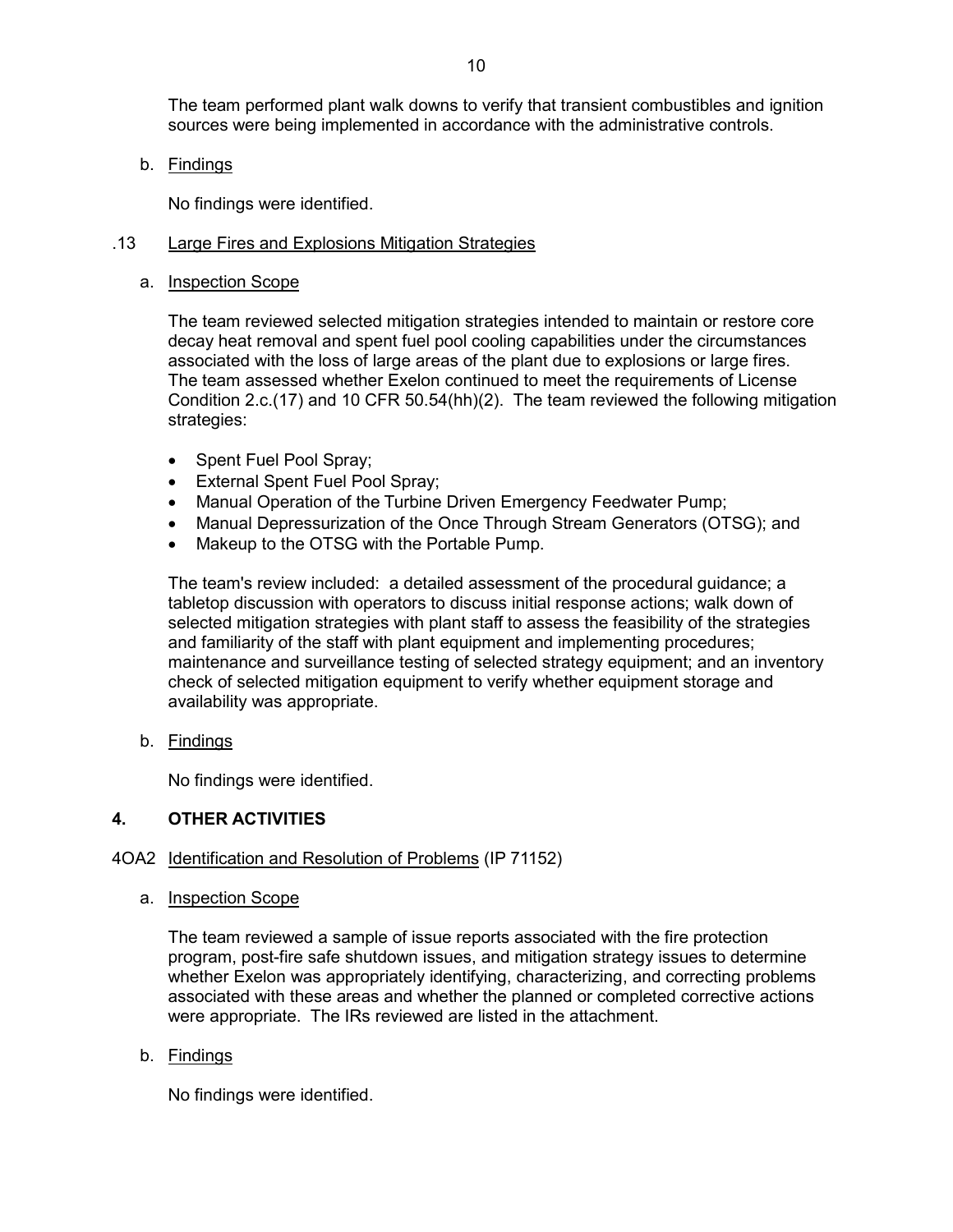# 4OA6 Meetings, including Exit

The team presented the inspection results to Mr. Ed Callan, Site Vice President, and other members of Exelon's staff on February 10, 2017. The team verified that this report does not contain proprietary information.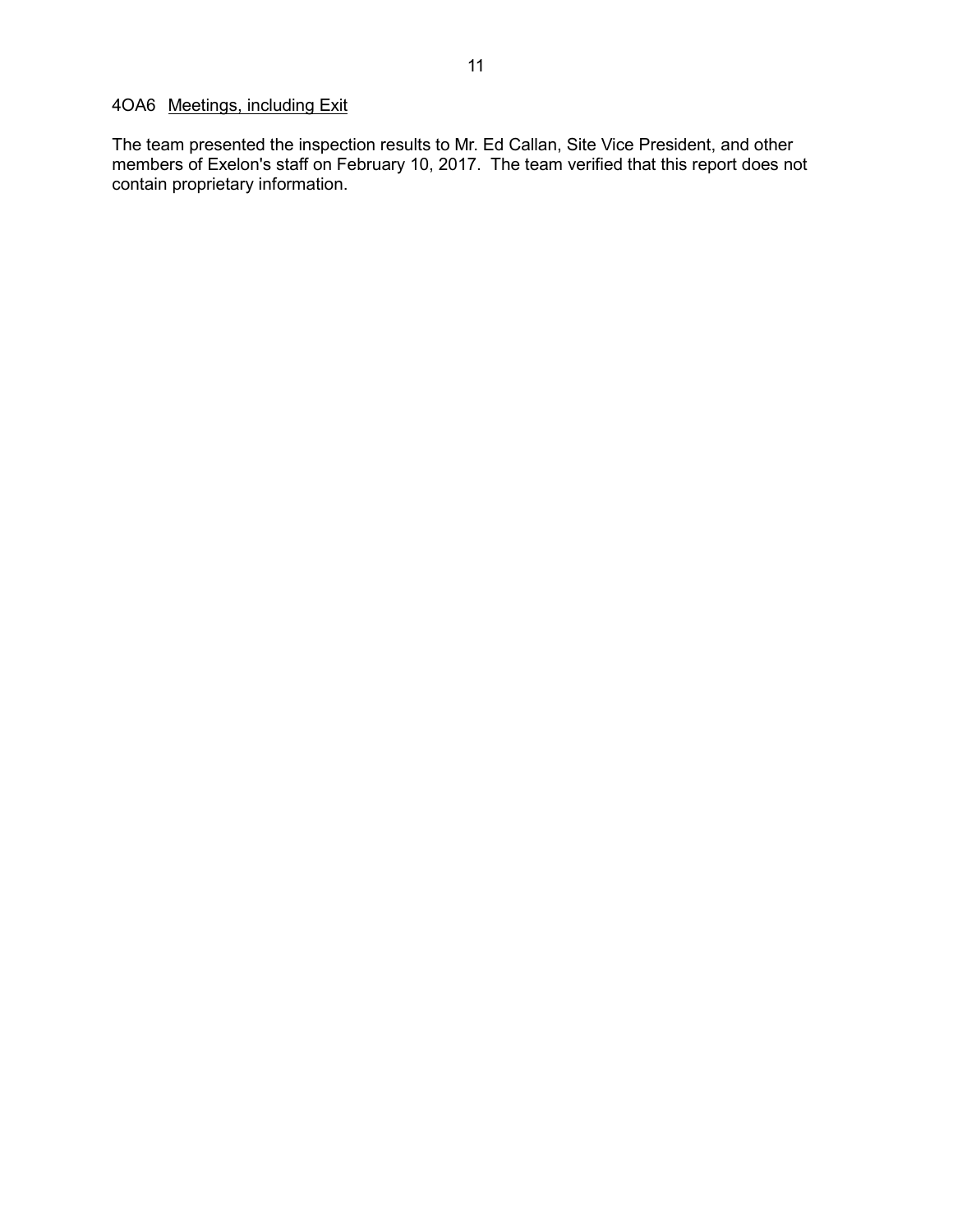# **SUPPLEMENTAL INFORMATION**

## **KEY POINTS OF CONTACT**

#### Licensee Personnel

- E. Callan, Site Vice President
- T. Haaf, Plant Manager
- R. Ezzo, Fire Safe Shutdown Engineer
- M. Fitzwater, Licensing Engineer
- J. Goldman, Manager, Regulatory Assurance
- D. Herr, Fire Protection Systems Engineer
- F. Mcguire, Programs Engineer
- D. Morneault, Mechanical Design Engineer
- D. Myers, Site Fire Marshall
- C. Pragman, Exelon Corporate Fire Protection
- R. Shacklett, Fire Protection Engineer
- C. Smith, Operations Manager
- M. Torborg, Manager, Engineering Programs

#### NRC Personnel

D. Werkheiser, Senior Resident Inspector, Three Mile Island Nuclear Generating Station

B. Lin, Resident Inspector, Three Mile Island Nuclear Generating Station

## **LIST OF ITEMS OPENED, CLOSED, AND DISCUSSED**

Opened

None.

Opened and Closed

None.

Closed

None.

## **LIST OF DOCUMENTS REVIEWED**

Fire Protection Licensing and Design Basis Documents

1038, Administrative Controls – Fire Protection Program, Revision 83 Exelon letter to NRC B.5.b Submittal, dated 5/16/07 Facility Operating License, Unit 1, dated 10/1/15 NRC Letter, Exemption/SER-3 hour Fire Barrier, dated 7/11/97 Safety Evaluation Report (SER) TMI-1 Fire Protection, dated 9/19/78 SER Fire Protection for TMI-1 (5211-86-3333), dated 12/30/86 Three Mile Island, Unit 1, UFSAR, Section 9.9, Plant Fire Protection Program, Revision 22 TMI-1 Fire Hazards Analysis Report 990-1745, Volume 1, Revision 27 TMI-1 Fire Hazards Analysis Report 990-1745, Volume 2, Revision 27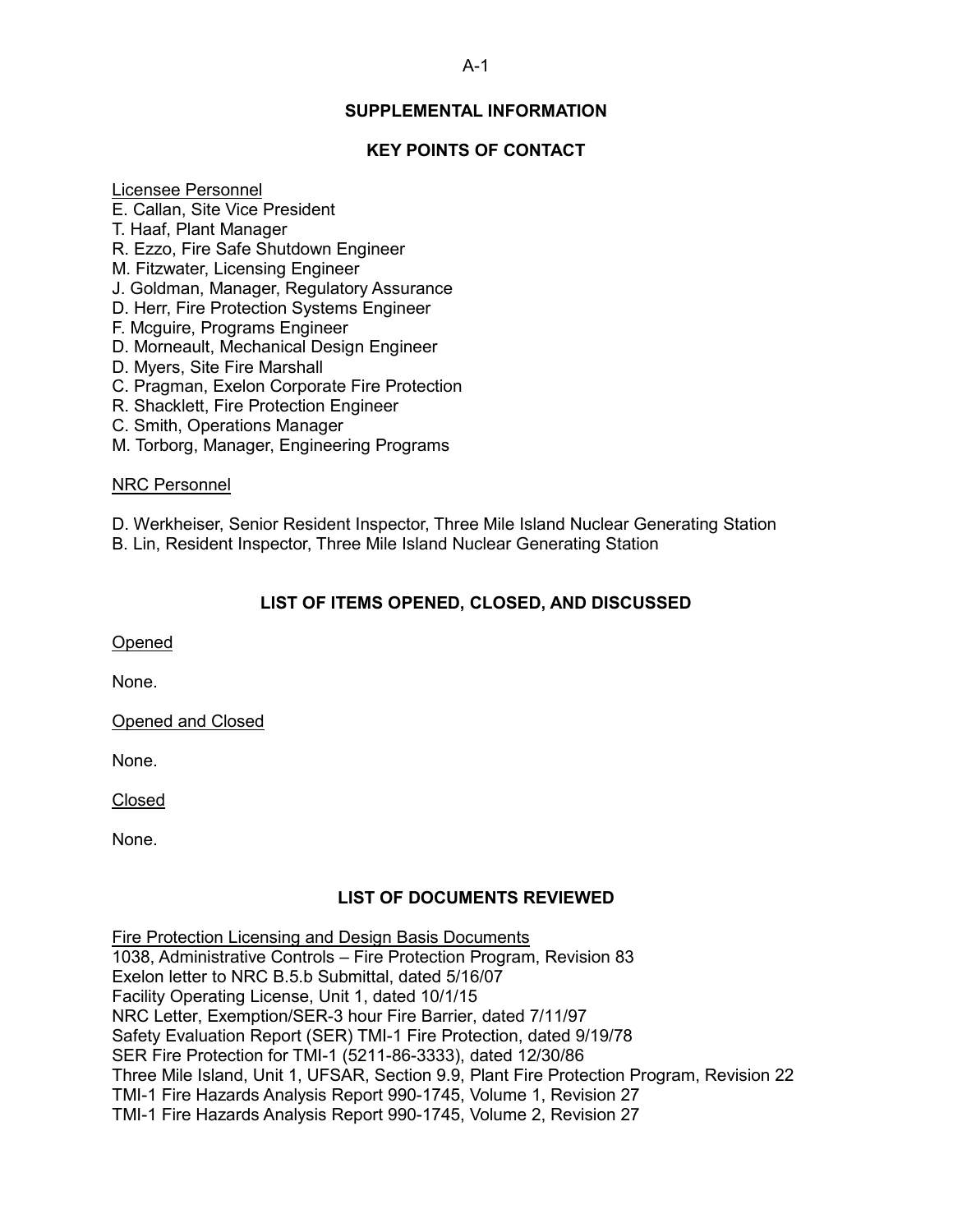Calculations, Analysis, and Engineering Evaluations

- BM-TE-03, Upgrade of Element Nos. 118, 143, 399, 651, 652, 653, and 901 at TMI Unit 1 with Mecatiss MPF-60 for a 1-hour Fire Rating, Revision 2
- Door # C305, 338' Control 301 480V Switchgear, Revision 0
- Door # C306, 338' Control 302 480V Switchgear, Revision 0
- EC 618075, Technical Evaluation Seismic Class 1 Verification of Air Accumulator Tanks IA-T-47 and IA-T-48, Revision 0
- GC 2734, Electrical System Study Short Circuit and Coordination Review Technical Report, Revision 0
- TM 02-00068, IEE for Big Beam Emergency Lights
- TM-07-00695, B.5.B Modifications
- TM-08-00886, Additional Hydraulic Evaluations Supporting B.5.B
- TM-08-0091, Updated B.5.B Computation for ECR 07-00695
- TMI-1 Fire Barrier Penetration Seal Evaluation Report, Revision 1
- TM-PRA-21.06, Three Mile Island Unit 1 Fire Probabilistic Risk Assessment, Revision 0
- WHI-495-0799, Report pf Fire Endurance and Hose Stream Testing of Two Single, Fire Rated Door Assemblies with excessive Clearances Installed in Concrete Block Wall, dated 10/22/86
- WHI-495-0800, Report of Fire Endurance and Hose Stream Testing of a 6'x7' Fire Rated Door Assembly Installed with Excessive Clearances in Concrete Hose Stream Testing of a 6'x7' Fire Rated Door Assembly Installed with Excessive Clearances in Concrete Block Wall, dated 10/24/86

Drawings and Wiring Diagrams

- 1-FHA-001, Fire Area Layout, Legend & Notes, Revision 8
- 1-FHA-005, Fire Area Layout, Turbine Building, Revision 7
- 1-FHA-035, Fire Area Layout, Control Room Tower, Revision 17
- 1-FHA-040, Fire Area Layout, Intermediate Building, Revision 5
- 1-FHA-044, Fire Area Layout, Diesel Generator Building, Revision 5
- 206-011, Electrical Main One Line and Relay Diagram, Revision 55
- 206-022, Electrical One Line and Relay Diagram 4kV Engineered Safeguards Switchgear, Revision 21
- 206-032, One Line and Relay Diagram 480V Switchgear, Revision 21
- 208-213, Electrical Elementary Diag. 4160V Switchgear Make-Up Pump MU-P-1A, Revision 7
- 208-215, Electrical Elementary Diag. 4160V Switchgear Make-Up Pump MU-P-1B, Revision 10
- 208-216, Electrical Elementary Diag. 4160V Switchgear Make-Up Pump MU-P-1B, Revision 10
- 208-440, Sheet 1, Electrical Elementary Diagram 480V Control Circuit for Borated Water Storage Tank Outlet Valve MU-V-14A, Revision 4
- 208-442, Sheet 2, Electrical Elementary 480V Control Circuit for Emergency Make-Up Valve MU-V-16B, Revision 5
- 208-442, Sheet 4, Electrical Elementary Diagram 480V Control Circuit for Emergency Make-Up Valve MU-V-14D, Revision 0
- 209-022, Sheet 2, Electrical Elementary Diagram Normal Makeup Valve MU-V-18, Revision 7
- 209-780, Electrical Elementary Diagram Reactor Coolant System, Revision 8
- 210-616, Sheet 2, Elect, Wiring Diag. Remote Shutdown Ch. B Signal Conditioning Cabinet B2, Revision 4

AX-3649D, Air Balance Multi-Section Sleeve Configuration, Fire Dampers, TMI-1, dated 1/6/80 AX-3649F, Air Balance Multi-Section Sleeve Configuration, Fire Dampers, TMI-1, dated 1/6/80 B-1792-19, Fume Tight Wall Seal Assembly's for 5KV, 1200A, 2000A Bus Duct, Revision 1 CB3B-5, Penetration Seal 946 Detail, Revision 2

- CB3B-8, Penetration Seal 972 Detail, Revision 2
- CD-14-3, Reactor Coolant System Saturation Margin Monitor Channel 'A', Revision 7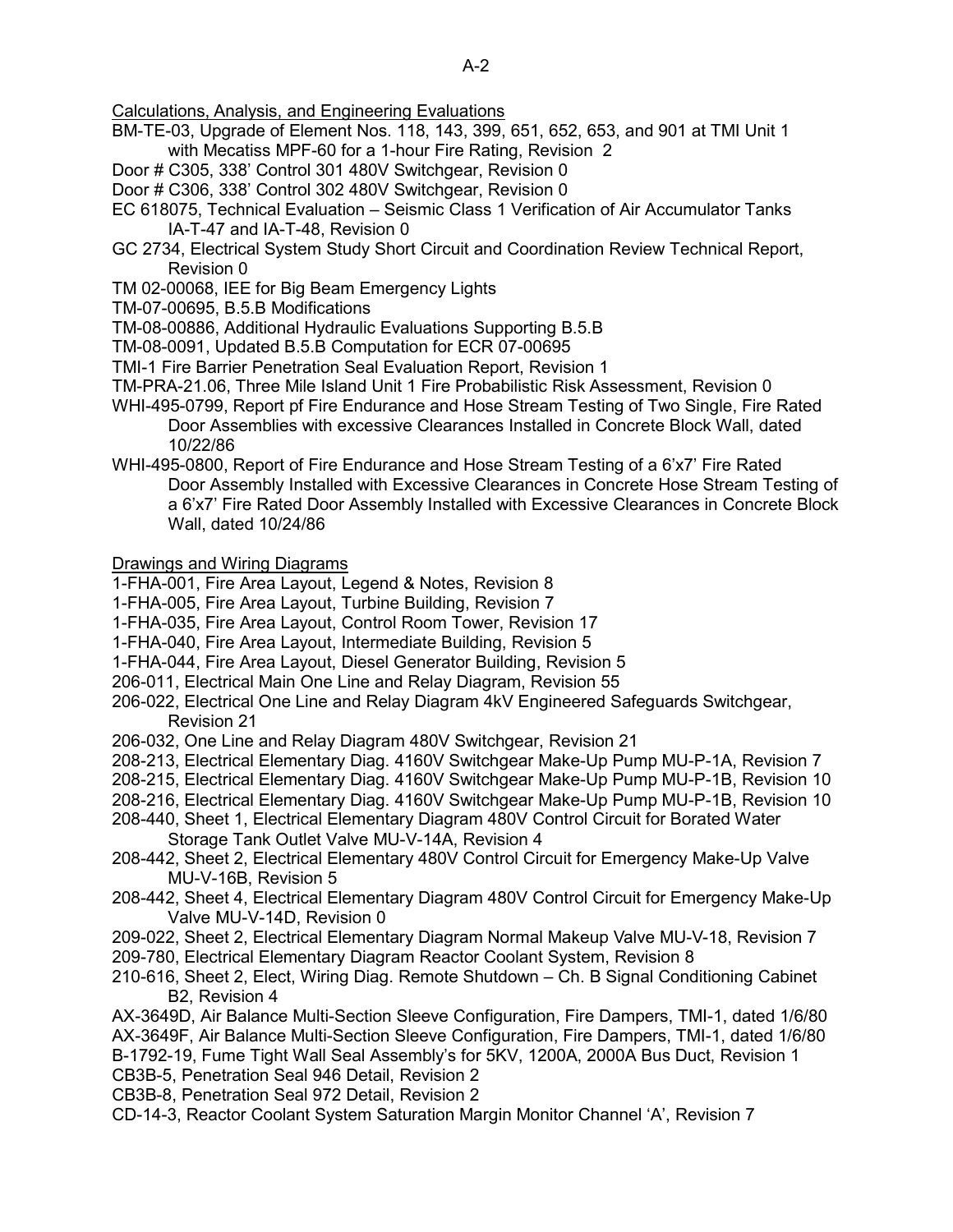- D-1792-11B, 4160V, 3000, 2000, 1200A, 3P, 3W Bar Duct Layout for Run 6, TMI Nuclear Plant, Revision 3
- D-1792-12, 4160V, 3P, 3W Bar Type Bus Duct Layout for Run 7, TMI Nuclear Plant, Revision 2
- D-215-161, Emergency Generators Power & Control Duct Run, Revision 11
- E-206-011, Main One Line & Relay Diagram, Revision 55
- E-206-032, ENGD. SFGDS., Screen HSE., Reactor BLDG., H&V, 480V SWGR, Revision 21
- Piping and Instrumentation Diagrams
- 302-011, Main Steam Flow Diagram, Revision 76
- 302-081, Feedwater Flow Diagram, Revision 58
- 302-082, Emergency Feedwater Flow Diagram, Revision 25
- 302-101, Condensate Flow Diagram, Revision 70
- 302-231, Sheet 1, Fire Service Water Flow Diagram, Revision 112
- 302-231, Sheet 2, Fire Service Water Flow Diagram, Revision 17
- 302-273, Emergency Feedwater and Main Steam Valve Flow Diagram, Revision 24
- 302-279, Sheet 9, Instrument Air Flow Diagram, Revision 20
- 302-620, Intermediate Cooling Flow Diagram, Revision 51
- 302-640, Decay Heat Removal Flow Diagram, Revision 86
- 302-645, Decay Heat Flow Diagram, Revision 39
- 302-650, Reactor Coolant System Flow Diagram, Revision 63
- 302-660, Makeup and Purification Flow Diagram, Revision 47
- 302-661, Makeup and Purification Flow Diagram, Revision 63
- 302-842, Sheet 1, Control Building and Machine Shop Ventilation Flow Diagram, Revision 57
- 302-842, Sheet 2, Control Building and Machine Shop Ventilation Flow Diagram, Revision 8
- Fire Protection Evaluations of Modifications and Design Changes
- ECR 16-00309, 10CFR50 Appendix R Emergency Light Upgrade, Revision 0
- ECR 16-00390, MU-V-18 Control Circuit RSD Isolation Issue, Revision 0
- ECR-08-01051, Revise FHAR w/ CR Evacuation & Loss of Seal Cooling Strategy, Revision 0
- ECR-12-00350, FHAR/UFSAR Changes for Fire Protection Passport Items, Revision 0
- ECR-12-00395, FHAR Change for Letdown Manual Actions, Revision 0
- Quality Assurance Audits and Self Assessments
- 2620123, Three Mile Island Focused Area Self-Assessment, dated 9/30/16 NOSA-TMI-16-06, Fire Protection Audit Report, dated 10/12/16
- System Health Reports
- 480V Power Systems, 1<sup>st</sup> and 2<sup>nd</sup> Quarters 2016
- 4kV and 7kV Power Systems, 1<sup>st</sup> and 2<sup>nd</sup> Quarters 2016
- Remote Shutdown Panel, 1<sup>st</sup> and 2<sup>nd</sup> Quarters 2016
- TMI-1, 680-Fire Detection Systems, 2nd Quarter 2016
- TMI-1, 680-Fire Detection Systems, 4<sup>th</sup> Quarter 2015
- TMI-1, 762-Emergency Lighting System, 2nd Quarters 2015 and 2016
- TMI-1, 775-Walls Openings and Fire Stops, 4<sup>th</sup> Quarters 2014 and 2015
- TMI-1, Fire Protection Program, 1<sup>st</sup> and 2<sup>nd</sup> Periods 2016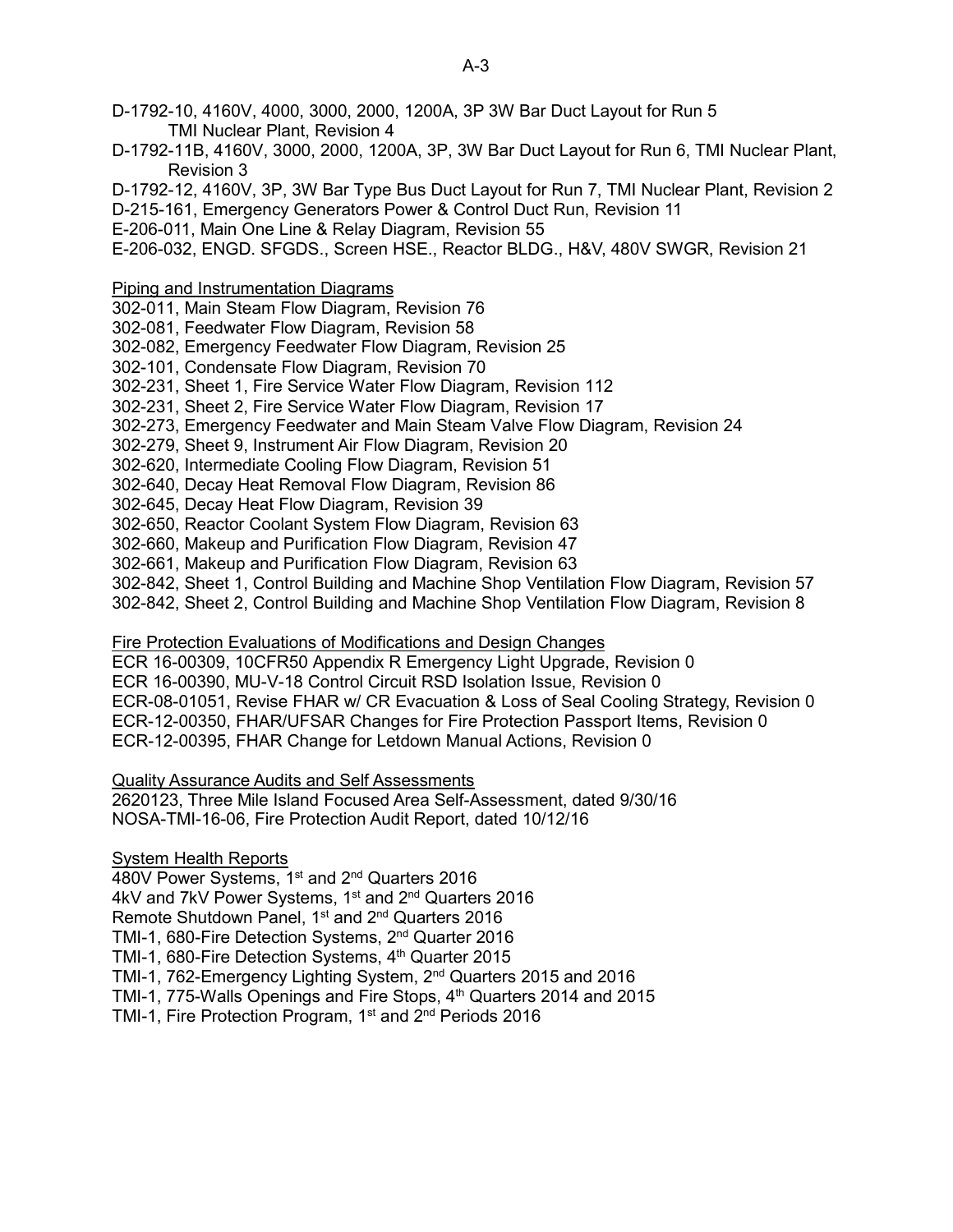**Procedures** 

- 1038, Administrative Controls for Fire Protection Program, Revision 83
- 1104-45B, Fire Service Water System, Revision 107
- 1104-45E, Fire Service Preaction System, Revision 13
- 1104-45K, Ionization Detectors, Revision 42
- 1104-45N, Non Suppression Fire Protection Equipment, Revision 19
- 1104-45S, Incipient Fire Detector (IFD), Revision 1
- 1302-14.1, Calibration of IST Related Instruments, Revision 68
- 1302-5.26F.A1, Calibration of Heat Sink Protection System Once Through Steam Generator 'A' Pressure Transmitter MS-PT-950, Revision 1
- 1302-5.30A, EG-Y-1A Diesel Generator Protection Relaying, Revision 17A
- 1302-5.30B, EG-Y-1B Diesel Generator Protection Relaying, Revision 15
- 1303-13.3, Remote Shutdown Readiness Checks, Revision 7
- 1303-13.4, Section 8.1.1, Remote Shutdown System Functional Test of MS-V-4A, Revision 12A
- 1303-13.4, Section 8.1.4, Remote Shutdown System Functional Test of MU-V-3(14A)(36), Revision 12
- 1303-13.4, Section 8.13, Remote Shutdown System Functional Test of 1CESVMCC Auto Transfer Switch, Revision 11
- 1303-13.4, Section 8.2.1, Remote Shutdown System Functional Test of MS-V-4B(8A)(8B), Revision 12A
- 1303-13.4, Section 8.2.2, Remote Shutdown System Functional Test of DC-P-1B, Revision 11
- 1303-13.4, Section 8.2.3, Remote Shutdown System Functional Test of RC-V-2(3), Revision 11
- 1303-13.4, Section 8.2.4, Remote Shutdown System Functional Test of MU-P-1C(3C), Revision 12
- 1303-13.4, Section 8.2.6, Remote Shutdown System Functional Test of DR-P-1B and DR-V-16, Revision 12
- 1303-13.4, Section 8.2.7, Remote Shutdown System Functional Test of Communications, Revision 12
- 1303-13.4, Section 8.3, Remote Shutdown System Functional Test of MU-P-1B, Revision 12
- 1303-13.4, Section 8.6.1, Remote Shutdown System Functional Test of EE-1SA-E2-BK, Revision 12
- 1303-13.4, Section 8.6.2, Remote Shutdown System Functional Test of EE-1SB-E2-BK, Revision 12
- 1303-13.4, Section 8.6.3, Remote Shutdown System Functional Test of EE-S1-02-BK, Revision 12
- 1303-13.4, Section 8.6.4, Remote Shutdown System Functional Test of EE-T1-02-BK, Revision 12
- 1303-13.4, Section 8.9.1, Remote Shutdown System Functional Test of DH-P-1B, Revision 12
- 1450-001, 4160V Motor Feeder Breaker Relay Functional Test, Revision 13
- 1450-002.1, 4160 / 480V Transformer Feeder Breaker Protective Relay Functional Test, Revision 1
- 1450-025, 4160V 'D' and 'E' Bus Overvoltage Relay Calibration, Revision 13
- 3303-M1, Fire Periodic Operation, Revision 48
- CC-AA-1001, Fire Protection Engineering Evaluations, Revision 1
- CC-AA-206, Fuse Control, Revision 10
- CC-AA-211 Fire Protection Program, Revision 7
- E-142, 4160V Vacuum Circuit Breaker Inspection and Testing, Revision 8B
- E-5.2, Westinghouse 480V DB-50 Circuit Breaker Maintenance and Testing, Revision 9
- ER-TM-390, Control Room Envelope Habitability Program, Revision 0
- OP-AA-201-001, Fire Marshal Tours, Revision 6
- OP-AA-201-003, Fire Drill Performance, Revision 15
- OP-AA-201-004, Fire Prevention for Hot Work, Revision 13
- OP-AA-201-005, Fire Brigade Qualification, Revision 9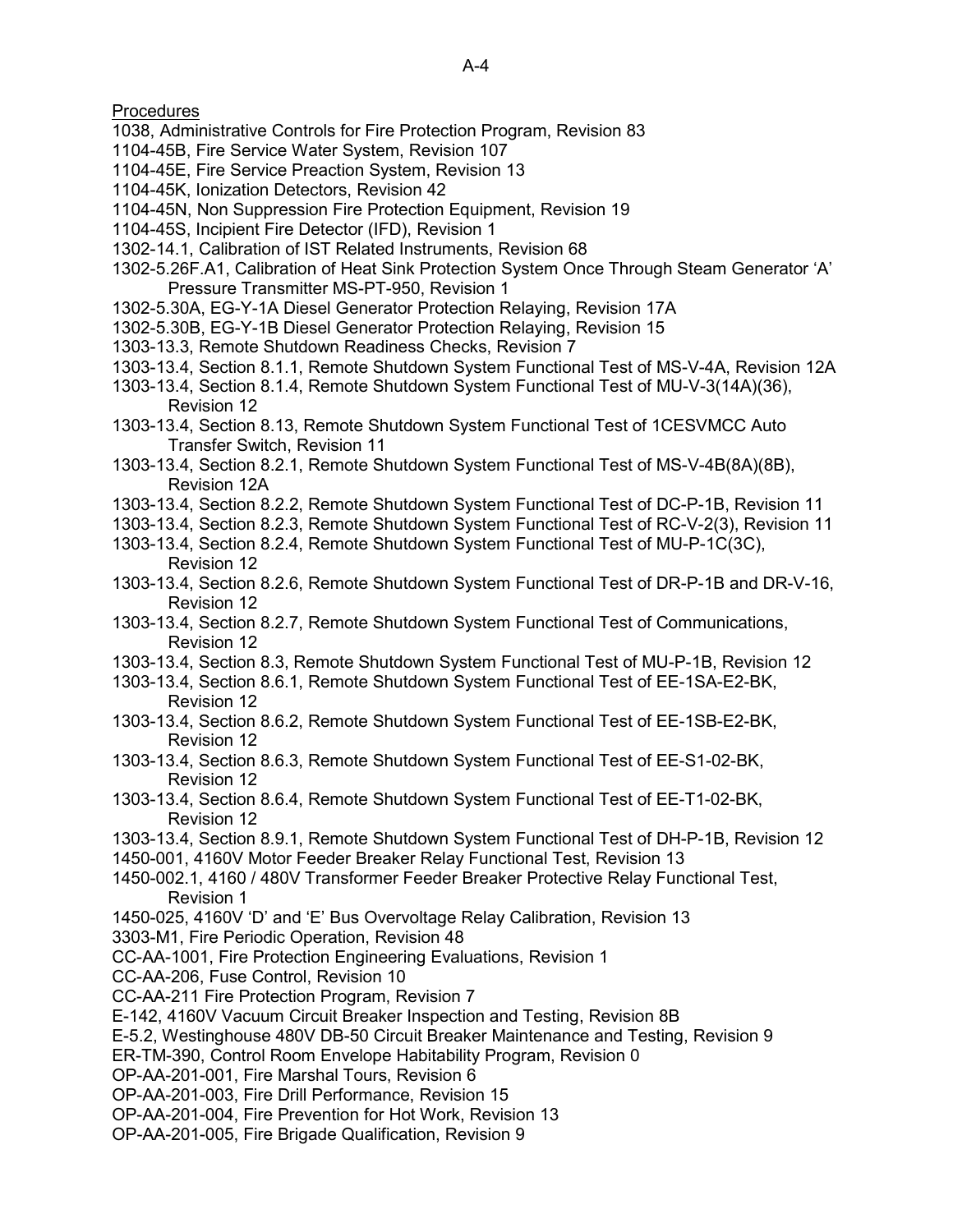OP-AA-201-006, Control of Temporary Heat Generation Equipment, Revision 8

OP-AA-201-008, Pre-Fire Plan Manual, Revision 3

OP-AA-201-009, Control of Transient Combustible Material, Revision 17

OP-AA-201-010-1001, B.5.B Mitigating Strategies Equipment Expectations, Revision 4

U-10, Portable Fire Extinguisher Inspection, Revision 34

U-22, Door Maintenance and Inspection, Revision 28

U-29, Structural Steel Fire Proofing Inspection, Revision 8

Operations Procedures

Alarm Response Procedure HVB, Heating and Ventilation Panel Annunciator B, Revision 59

OP-TM-102-106-1001, Operator Response Time Master List at TMI, Revision 4

OP-TM-211-950, Restoration of Letdown Flow, Revision 7

OP-TM-220-206, Pressurizer Heaters Emergency Power Functional Test, Revision 3A

OP-TM-220-901, Emergency Power Supply for Pressurizer Heaters, Revision 6

OP-TM-251-902, Spent Fuel Pool Spray, Revision 8

OP-TM-251-904, Spent Fuel Pool Building (External Spray), Revision 6

OP-TM-421-574, Manual Operation of CO-V-6, 7, 8, Revision 2

OP-TM-424-248, Remote Shutdown Test of EF-P-2B, Revision 1

OP-TM-AOP-001, Fire, Revision 13

OP-TM-AOP-0011, Fire Basis Document, Revision 14

OP-TM-AOP-0011-C3B, Fire in 1E ES 4160V Switchgear Room Basis Document, Revision 9

OP-TM-AOP-001-C3B, Fire in 1E ES 4160V Switchgear Room, Revision 9

OP-TM-AOP-009, Loss of Plant Control Facilities, Revision 10

OP-TM-AOP-0091, Loss of Plant Control Facilities Basis Document, Revision 3

OP-TM-AOP-034, Loss of Control Building Cooling, Revision 18

OP-TM-AOP-035, Loss of Spent Fuel Cooling, Revision 8

OP-TM-AOP-041, Loss of Seal Injection, Revision 8

OP-TM-AOP-043, Loss of Pressurizer (Solid OPS Cooldown), Revision 6

OP-TM-AOP-0431, Loss of Pressurizer Basis Document, Revision 5

OP-TM-EOP-001, Reactor Trip, Revision 16

OP-TM-EOP-020, Cooldown from Outside of Control Room, Revision 22

OP-TM-EOP-0201, Cooldown from Outside of Control Room Basis Document, Revision 15

Operator Safe Shutdown Training

N-TM-B5B-REQUIREMENTS, B.5.B Requirements, dated 3/4/16

TQ-TM-104-A43-C001, Loss of Pressurizer (Solid Ops Cooldown), Revision 4

TQ-TM-106-220-C001, RCS and Pressurizer including Loose Part Monitoring System, Revision 4

# Fire Fighting Strategies (i.e., Pre-Fire Plans)

CB-FA-3B, Control Building, Elev. 338'6". 1E Switchgear Room, Revision 7 DG-FA-2, Diesel Generator Building, EF-Y-1B Room and Control Panel, Revision 5 IB-FZ-2, Intermediate Building, Elev. 295', IB 295' EF-P-1 Area, Revision 4 TB-FA-1 (3), Electrical Equipment Room, Turbine Building Elev. 322', Revision 3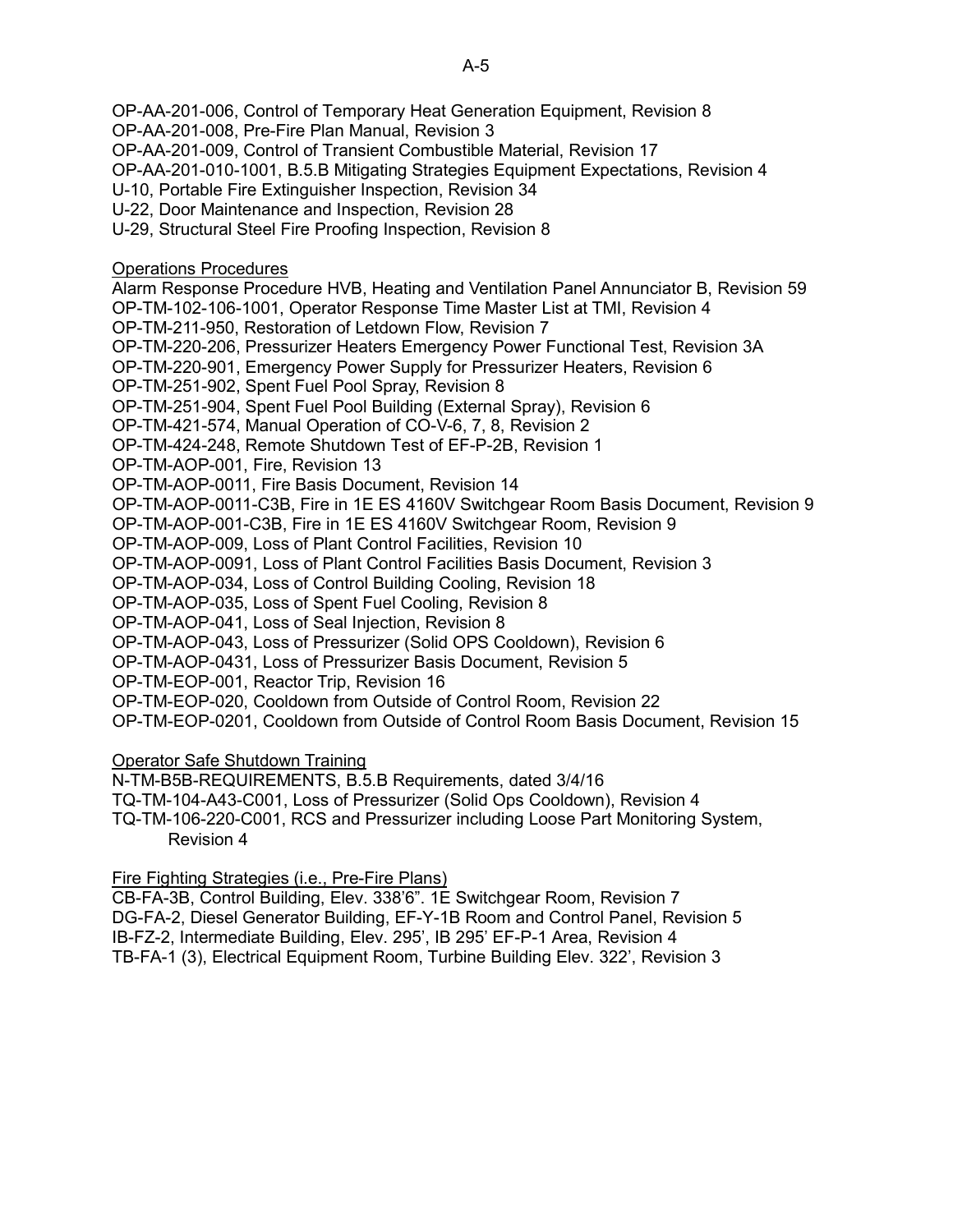Fire Brigade Training

- 11.4.01.038, Module 7: Fire Ground Evolutions Retraining, Revision14
- 11.4.01.052, Module 4: Fire Detection and Suppression Systems, Revision 13
- FBP01, Introduction/Orientation, Revision 7
- FBP02, Protective Clothing, Revision 6
- FBP04, Fire Barrier and Essentials, Revision 11
- FBP07, Hose Streams, Appliance Tools, Revision 7
- FBP09, Extinguishers and Agents, Revision 9
- FBP11, Tactics and Strategy, Revision 9
- FBP15, Pre-Fire Plans, Revision 7
- FBP17, Foam/Multi-Agent Operations, Revision 3
- IMS-01, Incident Management System, Revision 2
- Fire Brigade Drills and Critiques
- 1/1/A/15, TMI-1 Control Building, 1D 4160 Volt E.S. Bus, Electrical Fire, dated 1/26/15
- 1/1/E/17, TMI-1 Turbine Building, 2nd Floor (322' Elevation), South End in the Switchgear Room, dated 1/23/17
- 2/1/E/16, TMI-1, Diesel Generator Building, EG-Y-1B Diesel, dated 5/18/16
- 3/1/A/16/#2, TB-FA-1 TMI-1, Turbine Building, Turbine Driven Main Feedwater Pumps, dated 9/30/16
- 3/1/B/15/#2, TMI-1, Control Building, Fire Area CB-FA-2B, 322' Elevation, 1S 480 Volt Switchgear Room (West), at the 1B MCC-Electrical Fire, dated 9/8/15
- 3/1/D/14/#2, TMI-1, Turbine Building 2<sup>nd</sup> Floor (322' Elevation), South End in the Switchgear Room, dated 9/23/14
- 3/1/E/16, TMI-1, Flex Storage Building, dated 9/28/16
- 4/1/A/16, TMI-1, Diesel Generator Building Electrical Fire in Panel 2DCC-1B, dated 10/10/16
- 4/1/C/15, TMI-1, Control Building 1E 4160 Volt E.S. Bus, Electrical Fire, dated 10/1/15
- 4/1/D/16, Oil Storage Building, dated 11/17/16
- 4/2/D/16, TMI-2, Control Building Electrical Fire in Panel 2DCC-1B, dated 10/17/16
- Transient Combustible, Hot Works, and Ignition Source Permits and Evaluations
- 264, Station Blackout Diesel Generator Building, dated 11/16/16
- 266, Control Building, dated 11/21/16
- 267, Control Building, dated 11/21/16
- 268, Fuel Handling Building, dated 11/21/16
- 269, Fuel Handling Building, dated 11/21/16
- A2407392, Refrigerant Leak on South Office Building, First Floor Condenser, dated 7/6/16
- C2034815, Switchyard Relay House (1092-2), dated 9/27/16
- C2036713, AH-E-11 Permit Activity, dated 9/30/16
- C2036838, Trash Compactor 2 Special Work Permit Activity, dated 8/12/16
- Completed Tests and Surveillances
- 1104-45R, Fire Protection System Operations Surveillance, Performed 10/8/16
- 1301-12.1, Fire System Header/Nozzle Inspection, Performed 10/17/16
- 1302-5.26F.A1, Calibration of Heat Sink Protection System Once Through Steam Generator 'A' Pressure Transmitter MS-PT-950, Revision 1, Performed 11/12/15
- 1303-12.13, Fire System Flush at 2" Drains-Deluge/Sprinkler Systems, Performed 10/20/16
- 1303-12.17, Fire System Testing Miscellaneous Deluge Functional Test, Performed 8/1/15 and 11/18/15
- 1303-12.18.1, Fire System Nozzle Flow Test-Diesel Generator Cooling Air Intake Deluge, Performed 7/22/14
- 1303-12.18.2, Fire System Nozzle Flow Test-Diesel Generator Combustion Air Intake Deluge, Performed 7/18/14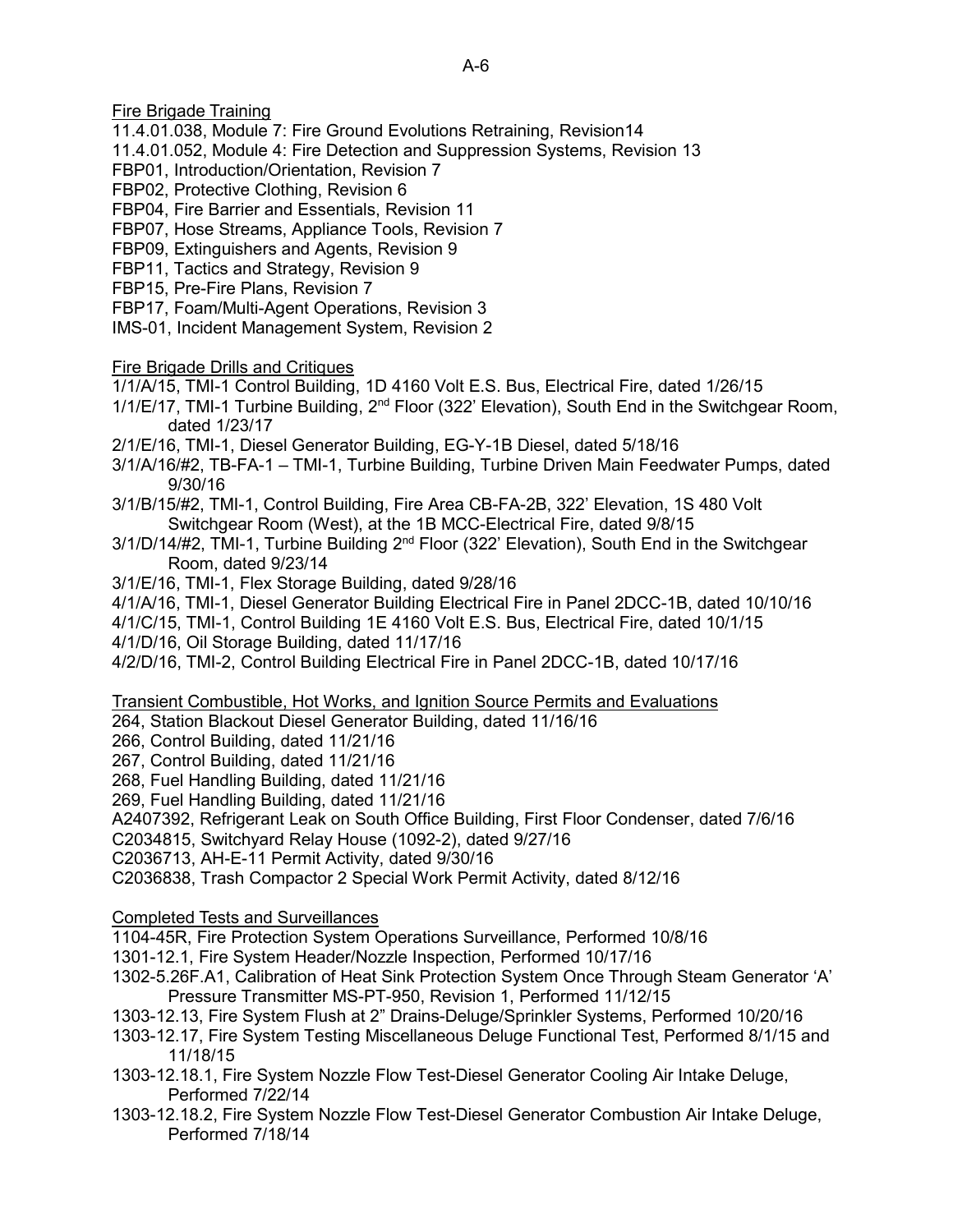- 1303-12.23, Fire Damper Inspection, Performed 7/6/15
- 1303-12.24, Raceway Fire Barrier System, Performed 11/7/11, 9/29/12, 9/1/13 and 1/2/16
- 1303-12.25, Technical Requirements Fire Door Inspection and Maintenance, Performed 7/6/16 and 8/30/16
- 1303-12.8.11, Fire Protection Instrumentation Functional Test (Intermediate Building), Performed 2/17/16 and 8/13/16
- 1303-12.8B, Fire Protection Instrumentation Functions Test (Control Building Elevation 338'), Performed 5/31/15 and 6/23/16
- 1303-12.8D, Visual Inspection of Diesel Generator FS Instrument, Performed 3/4/16 and 8/22/16
- 1303-12.9, Fire Barrier Seal Inspection, Performed 8/11/07 and 3/20/13
- 1303-13.1, Appendix R Portable Emergency Lights Functional Test, Performed 6/29/16 and 7/27/16
- 1303-13.1C, D.C. Emergency Lighting Water Level and Function Checks Intermediate Building, Performed 9/8/16 and 11/10/16
- 1303-13.1D, D.C. Emergency Lighting Water Level and Function Checks Control Building, Performed 6/7/16 and 11/11/16
- 1303-13.1E, D.C. Emergency Lighting Water Level and Function Checks Control Building, Performed 6/15/16 and 10/21/16
- 1303-13.1F, D.C. Emergency Lighting Water Level and Function Checks Diesel Generator Building, 7/23/16 and 10/21/16
- 1303-13.4, Section 8.1.1, Remote Shutdown System Functional Test of MS-V-4A, Revision 12A, Performed 11/21/15
- 1303-13.4, Section 8.1.4, Remote Shutdown System Functional Test of MU-V-3(14A)(36), Revision 12, Performed 10/31/15
- 1303-13.4, Section 8.13, Remote Shutdown System Functional Test of 1CESVMCC Auto Transfer Switch, Revision 11, Performed 9/18/15
- 1303-13.4, Section 8.2.1, Remote Shutdown System Functional Test of MS-V-4B(8A)(8B), Revision 12A, Performed 11/21/15
- 1303-13.4, Section 8.2.2, Remote Shutdown System Functional Test of DC-P-1B, Revision 11, Performed 1/6/15
- 1303-13.4, Section 8.2.3, Remote Shutdown System Functional Test of RC-V-2(3), Revision 11, Performed 9/18/15
- 1303-13.4, Section 8.2.4, Remote Shutdown System Functional Test of MU-P-1C(3C), Revision 12, Performed 11/22/15
- 1303-13.4, Section 8.2.6, Remote Shutdown System Functional Test of DR-P-1B and DR-V-16, Revision 12, Performed 11/7/15
- 1303-13.4, Section 8.2.7, Remote Shutdown System Functional Test of Communications, Revision 12, Performed 5/26/16
- 1303-13.4, Section 8.3, Remote Shutdown System Functional Test of MU-P-1B, Revision 12, Performed 11/4/15
- 1303-13.4, Section 8.6.1, Remote Shutdown System Functional Test of EE-1SA-E2-BK, Revision 12, Performed 11/16/15
- 1303-13.4, Section 8.6.2, Remote Shutdown System Functional Test of EE-1SB-E2-BK, Revision 12, Performed 11/6/15
- 1303-13.4, Section 8.6.3, Remote Shutdown System Functional Test of EE-S1-02-BK, Revision 12, Performed 11/8/15
- 1303-13.4, Section 8.6.4, Remote Shutdown System Functional Test of EE-T1-02-BK, Revision 12, Performed 11/9/15
- 1303-13.4, Section 8.9.1, Remote Shutdown System Functional Test of DH-P-1B, Revision 12, Performed 11/14/15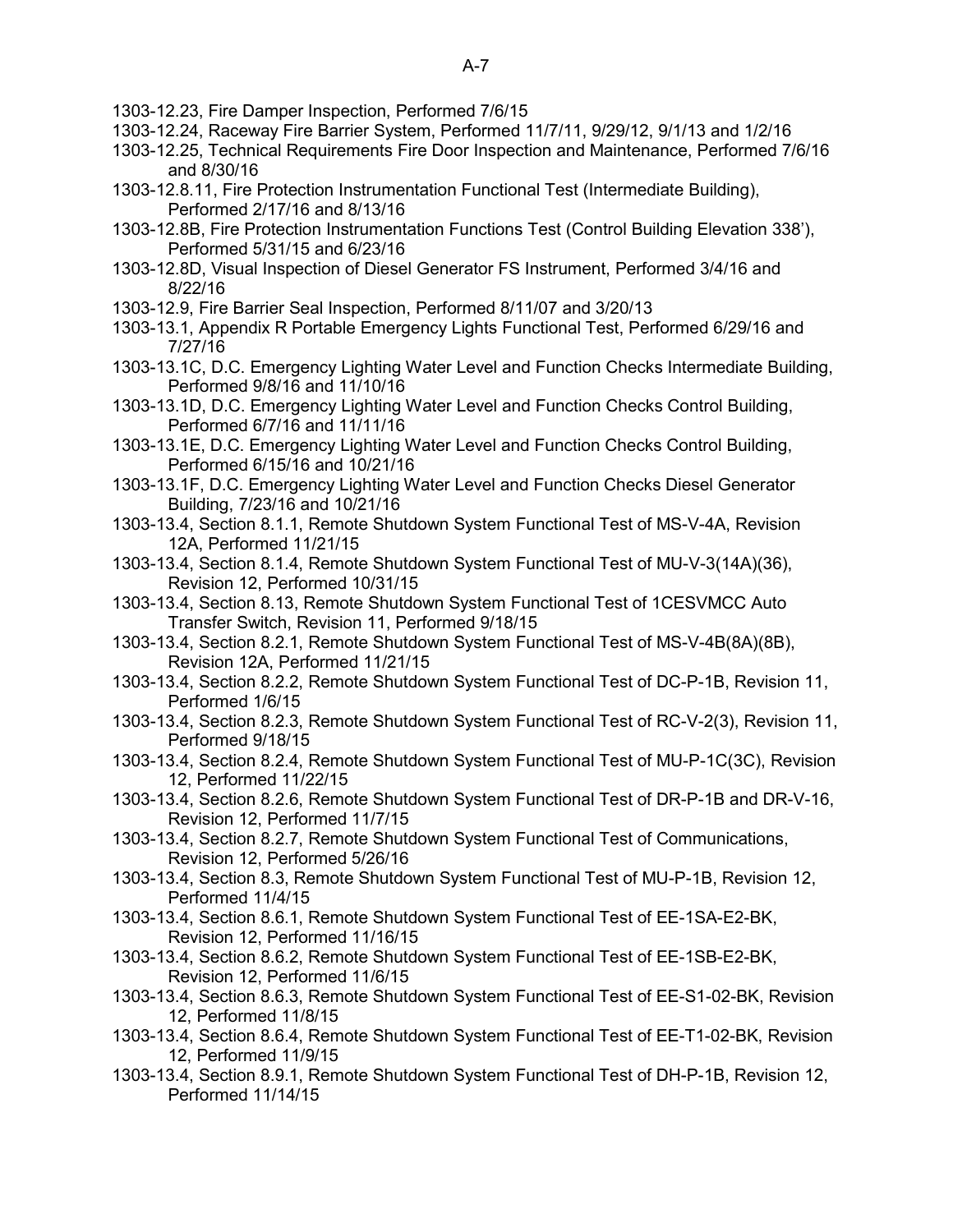1303-14.2, Inspection of Fire Brigade Vehicle Equipment, Performed 9/15/16

3303-A2, Fire System Main Header Flush and Loop Test, Performed 3/4/14, 10/9/14, 4/16/15 and 8/27/16

3303-A3, Section 8.1, FS-P-1, Fire Pump Capacity Testing, Performed 6/26/14 and 6/24/16 3303-A3, Section 8.2, FS-P-2, Fire Pump Capacity Testing, Performed 11/6/14 and 9/30/15 3303-A3, Section 8.3, FS-P-3, Fire Pump Capacity Testing, Performed 11/6/14 and 9/30/15 3303-M1, FS-P-1, Fire Pump Periodic Operation, Performed 5/10 16 and 5/17/16 3303-M1, FS-P-2, Fire Pump Periodic Operation, Performed 3/28/16 and 5/3/16 3303-M1, FS-P-3, Fire Pump Periodic Operation, Performed 4/23/16, 5/3/16 and 5/17/16 3391-SA1, Fire Hydrant Inspection, Performed 10/9/14 OP-TM-220-206, Pressurizer Heaters Emergency Power Functional Test, Revision 3A, Performed 11/22/15

OP-TM-424-248, Remote Shutdown Test of EF-P-2B, Revision 1, Performed 10/12/15

#### Issue Reports

(\* denotes NRC identified during this inspection)

| 00657398           | 00657399  | 00657920  | 01201424  | 01490606  |
|--------------------|-----------|-----------|-----------|-----------|
| 01522563           | 01620202  | 01627751  | 01642539  | 01657931  |
| 01668438           | 02386737  | 02388714  | 02393295  | 02408007  |
| 02410173           | 02442595  | 02442967  | 02501459  | 02507785  |
| 02544387           | 02556128  | 02562891  | 02583341  | 02590806  |
| 02591349           | 02627033  | 02627516  | 02638765  | 02640815  |
| 02661938           | 02686234  | 02703997  | 02705855  | 02707471  |
| 02709261           | 02727864  | 03965625* | 03965725* | 03966128* |
| 03966508*          | 03967366* | 03969483* | 03971561* | 03971591* |
| 03971681*          | 03971683* | 03971801* | 03972054* | 03972083* |
| 03972487*          |           |           |           |           |
| <b>Work Orders</b> |           |           |           |           |
| R2072869           | R2072882  | R2077619  | R2082089  | R2148814  |
| R2163810           | R2226492  | R2226598  | R2226965  | R2226966  |
| R2228305           | R2229136  | R2229554  | R2229592  | R2229593  |
| R2229637           | R2229711  | R2229788  | R2229801  | R2230009  |
| R2230010           | R2230358  | R2230486  | R2230535  | R2230794  |
|                    |           |           |           |           |

#### Vendor Manuals

2AO-130, Instruction Manual for 2AO-VAI Series Voltage-to-Current Converter, dated 5/78 Air Balance Model 319, 3 hour, Static Fire Damper, dated 2/13

R2230794 R2236165 R2239832 R2253718 R2258750

#### Miscellaneous Documents

5211-86-2124, TMI Letter to NRC, Re: 10CFR50 Appendix R Clarification of Compliance, dated 7/22/86

5211-86-3333, NRC Letter to H. Hukill, Re: Fire Protection for TMI-1, dated 12/30/86 Electrical Cable and Conduit Routing Information Database

R2261761 R2267071 R2269690 R2407281

ER-TM-600-1069, TMI-1 Site List of High Risk Fire Areas, Revision 0

IR 01492237, NRC IN 2013-02, Issues Potentially Affecting Nuclear Fire Safety, dated 3/21/13

IR 01493129, NRC IN 2013-06, Corrosion in Fire Protection Piping due to Air and Water Interaction, dated 3/26/13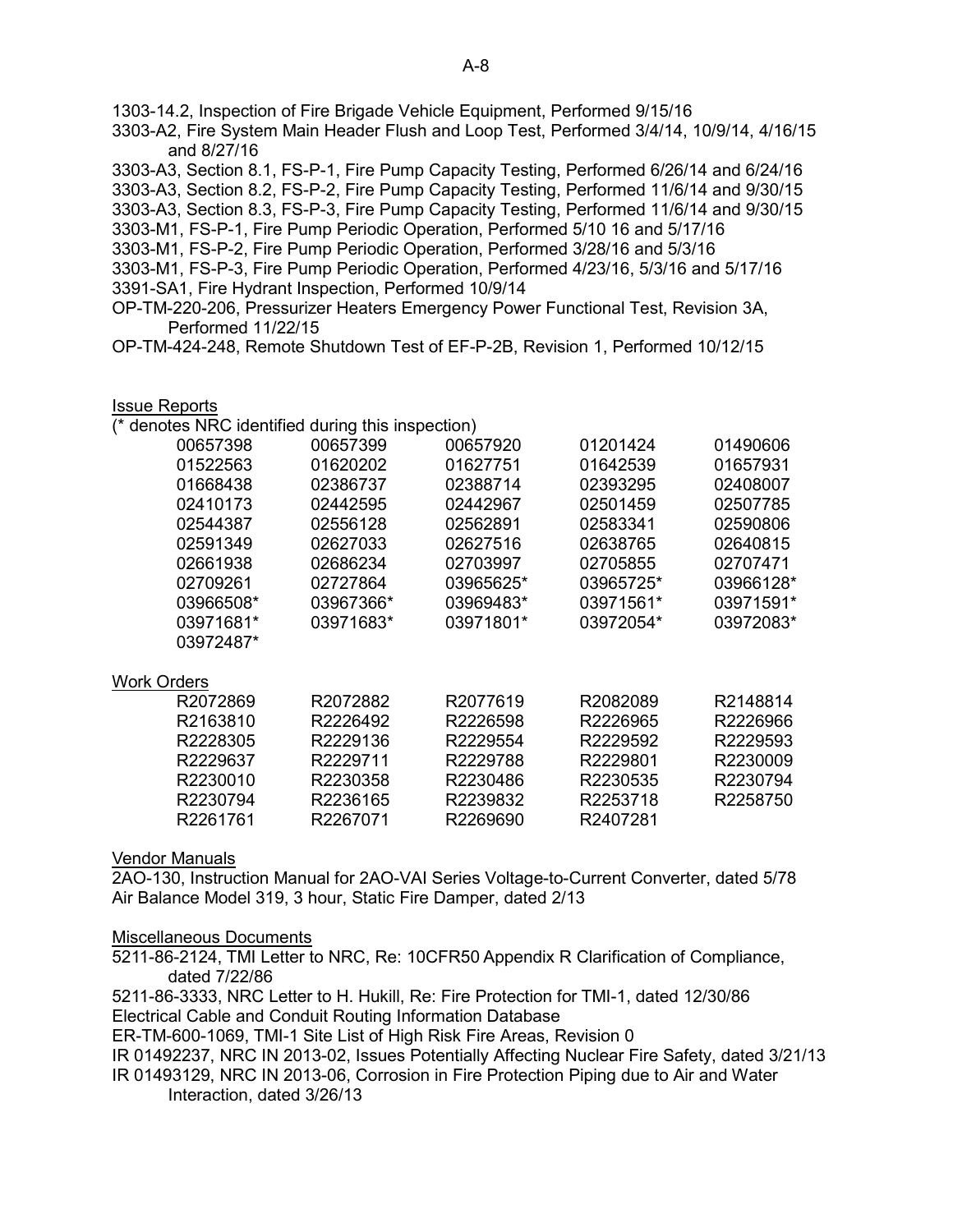- IR 01521603, NRC IN 2013-09, Compressed Flammable Gas Cylinders and Associated Hazards, dated 12/12/13
- IR 02426548, NRC IN 2014-15, Inadequate Controls of Respiratory Protection Accessibility, Training, Maintenance, dated 12/1/14
- IR 02501459, NRC IN 2015-02, Antifreeze Agents in Fire Water Sprinkler Systems, dated 5/14/15
- NRC Letter to Charles Pardee, Re: Three Mile Island Nuclear Station, Unit 1: Request For Exemption from Title 10 of the Code of Federal Regulations Part 50, Appendix R Requirements (TAC No. MD8081), dated 3/30/09
- Three Mile Island Unit 1, Fire Impairment Log, dated 1/24/17
- Three Mile Island Unit 1, Operations Shift Roster, dated 1/22/17
- TMI-09-008, Response to Request for Additional Information Request for Exemption from 10 CFR 50, Appendix R, Section III.G, "Fire Protection of Safe Shutdown Capability", dated 1/28/09